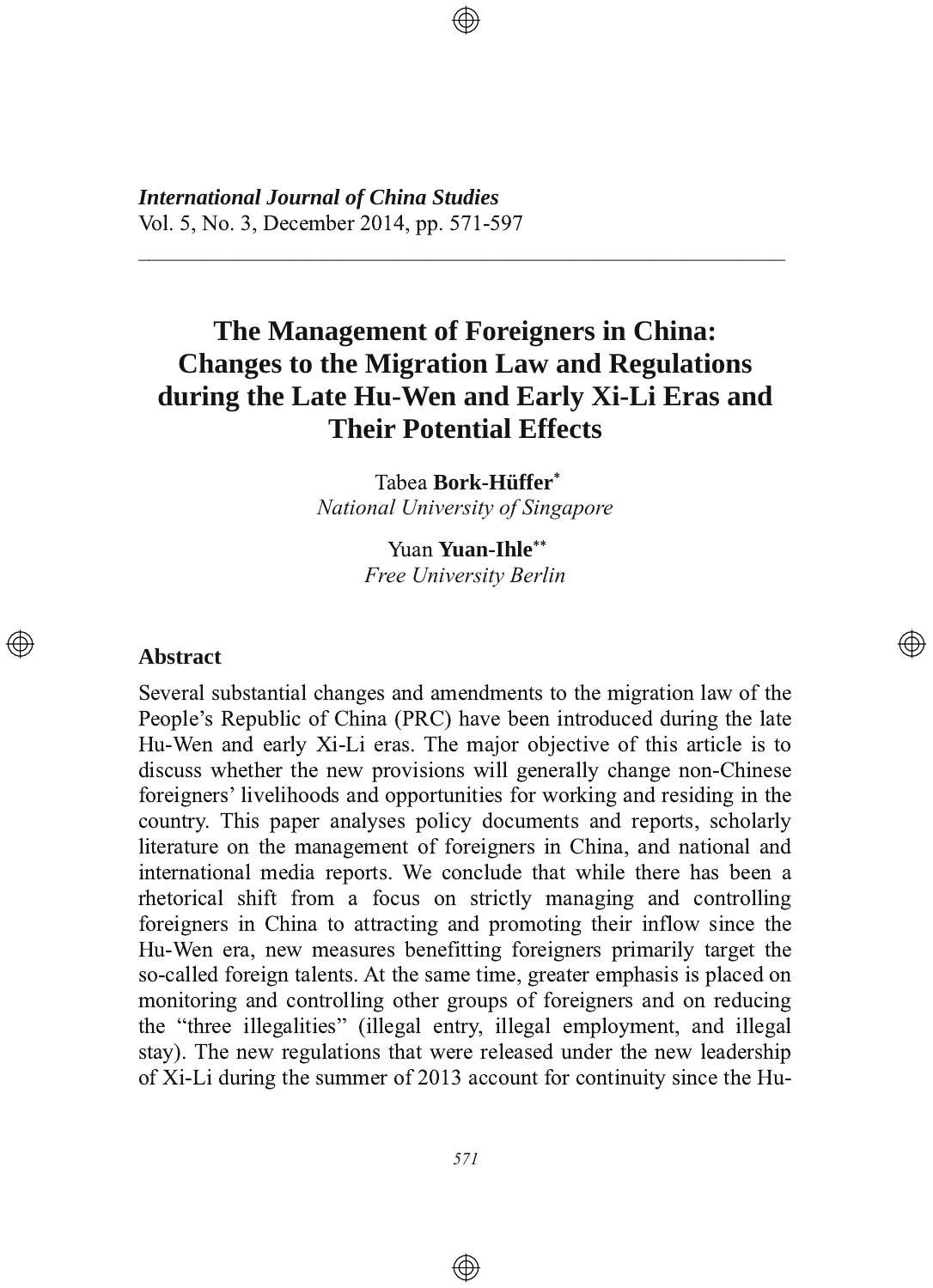Wen era. The recent population census indicated that the number of foreigners in China is insignificant compared to the country's total population. However, the recent changes have made clear that the current PRC regime does not intend to increase the number of foreigners substantially and approaches its foreign population cautiously.

**Keywords:** migration law, African migration, illegal migration, international migration, leadership change

**JEL Classification:** F22, J15, J61, K31

### 1. Introduction

Each generation of Chinese leaders since the opening reforms had acted deliberately in revealing the direction that reforms would take during its legislative period (cf. Callahan 2013). Cautious and long-term preparations ensured a smooth leadership transition during the last turnover from the generation of leaders under Hu Jintao and Wen Jiabao to the new regime led by Xi Jinping and Li Keqiang. Maintaining political, social and economic stability during this period is deemed of the highest importance for preventing socio-political unrest, maintaining steady economic growth, and maintaining one-party rule. Therefore, we can only surmise possible paths that will be pursued by the new leadership. Yet, Xi and Li joined the nine-member Politburo Standing Committee during the 17th Congress of the Chinese Communist Party in 2007, and have been groomed as the heirs and deputies of Hu and Wen; for this reason, Xiao (2013) expects continuity of policy rather than change.

</u>

Nevertheless, the management of foreigners in the People's Republic of China (PRC) has developed through the amendments and revisions in entry and exit administration law announced and partly implemented around the time of the leadership change during the late Hu-Wen era and the early Xi-Li era. The main objective of this article is to discuss the expected effects of the recent migration law changes. Will the management of foreigners change, and if so, to what extent? What

 $\bigoplus$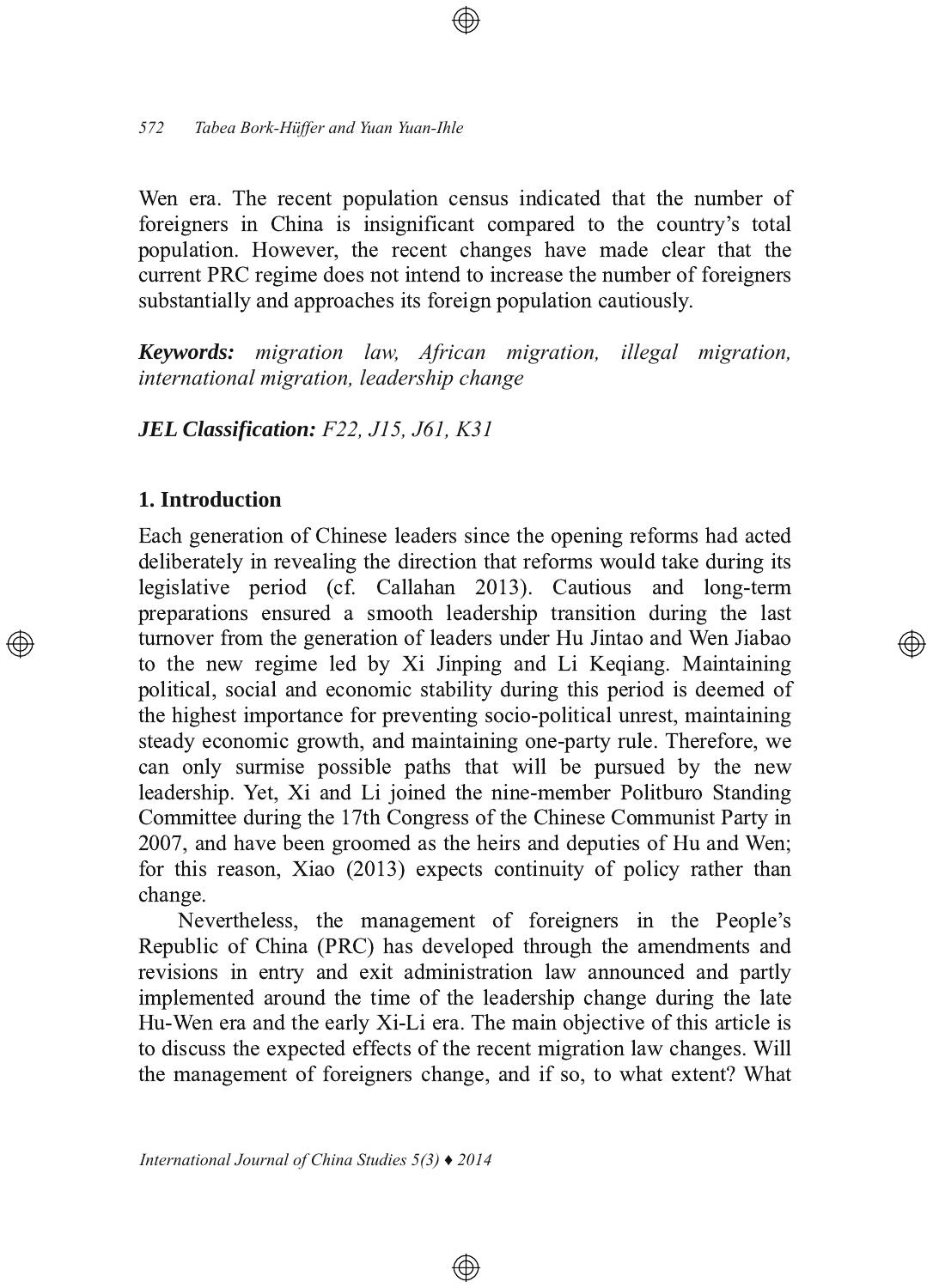are the implications for foreigners' livelihoods and opportunities to work and reside in the country? In this paper, we focus on non-Chinese foreigners who live in or seek to live in mainland China (that is, not including the Hong Kong and Macao Special Administrative Regions). 1 Therefore, we examine a narrower portion of China's migration law than is commonly considered in scholarly literature, which usually includes outflows of Chinese citizens for the purposes of tourism, visiting relatives, studying abroad, employment, or permanent residence and their return as well as the *Haiwai Huaren* (Chinese overseas) (e.g. Liang and Morooka, 2008; Zhu *et al.*, 2008; Liu, 2009, 2011) .

Attracted by China's unprecedented economic boom and its resulting opportunities and demands, an increasing number of foreigners from diverse places have flown into the country, particularly in the aftermath of China's WTO accession. Among these new arrivals are expatriates working for transnational and Chinese companies, individual businessmen, students, journalists, and diplomats (Brady, 2000; Willis and Yeoh, 2002; Yeoh and Willis, 2005; Pieke, 2010, 2012). The 6th national census included data on foreigners living in mainland China for the first time and counted the number of foreigners at  $593,832$  at the end of 2010 (excluding those in the Hong Kong and Macao Special Administrative Regions and those on short-term business or tourist trips) *(People's Daily* as of 29 April 2011) .

The next section (section 2) describes the development of Chinese migration law and policies prior to 1978 until the economic reforms, which is necessary to understand the impact and relevance of recent policy changes that are subsequently identified. In section 3, we consider the heterogeneous group of Africans residing in China to examine the management of foreigners in the PRC. We briefly outline African migration to China and analyse how Africans' immigration, livelihoods, and businesses have been affected by previous migration law changes and policy measures. In the discussion section (section 4), we consider the possible ramifications of recent alterations to the PRC's exit and entry law during the late Hu-Wen and early Xi-Li eras. We focus, first, on contingent general effects and, second, on the specific consequences for Africans living in China.

 $\bigoplus$ 

*IJCS Vol. 5 No. 3 (December 2014)*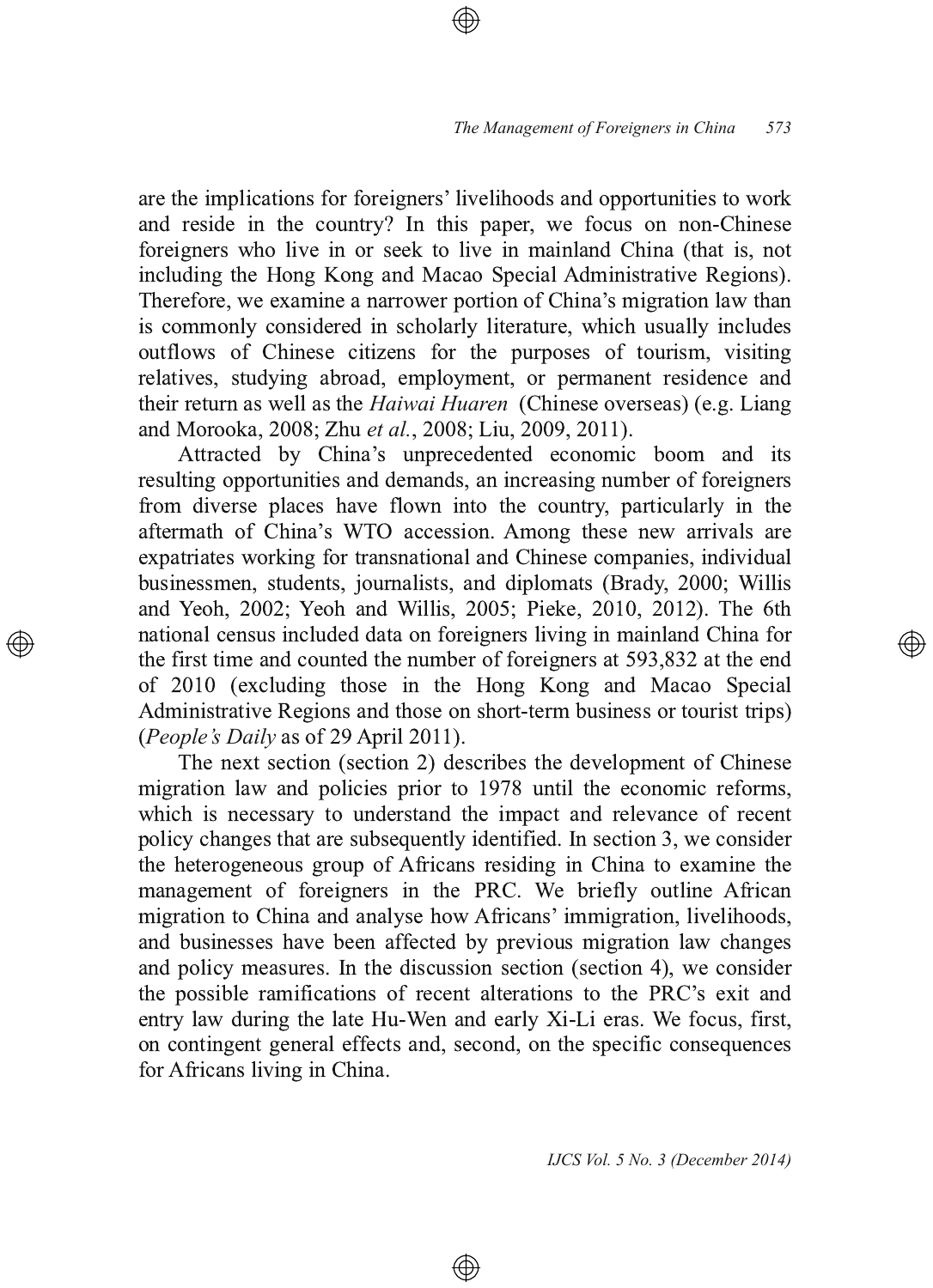This paper is based on analysis of policy documents and reports, Chinese and international media reports, and scholarly literature on the management of foreigners in China. The case study of Africans in China is also based on the first author's fieldwork experiences in south-eastern China.

### 2. The Management of Foreigners: Development of the PRC Entry and Exit Law and Regulations

### 2.1. The Emergence of the PRC Migration Law and Its Changes from 1978 until the Mature Hu-Wen Era

Before turning to recent changes to China's exit and entry system and how these potentially affect foreigners, especially African migrants residing in the country, it is necessary to briefly sketch the development of migration law in the PRC. After assuming power in 1949, the communist regime developed a coercive entry and exit administration system (Liu, 2009). One objective of the system was the cautious control of the flow of foreigners as well as their activities in the country. In the subsequent decades, only a carefully selected, very small number of foreigners who were sympathetic to the regime were permitted to remain in the country (Brady, 2003). The foreign population was cautiously separated from the local population through strict monitoring and regulations (Bork-Hüffer et al., 2014).

</u>

In regard to the time after the opening reforms, changes to the entry and exist system were slowly implemented. A new foundation for migration law was laid with the "Law of the People's Republic of China on Control of the Entry and Exit of Aliens" (中华人民共和国外国人出 入境管理法), which was adopted and promulgated on 22 November 1985 and implemented through specific rules that were approved and promulgated in December 1986 (Liu, 2009, 2011). Alterations included the abrogation of the Exit Visa or Exit Certificate for foreigners, which had been introduced in 1954 (Liu, 2009).

Major modifications of regulations of the inflow of international migrants were fostered by the reinforced market reforms begun in 1992 and China's accession to the WTO in 2001. For instance, the Foreign

 $\circledast$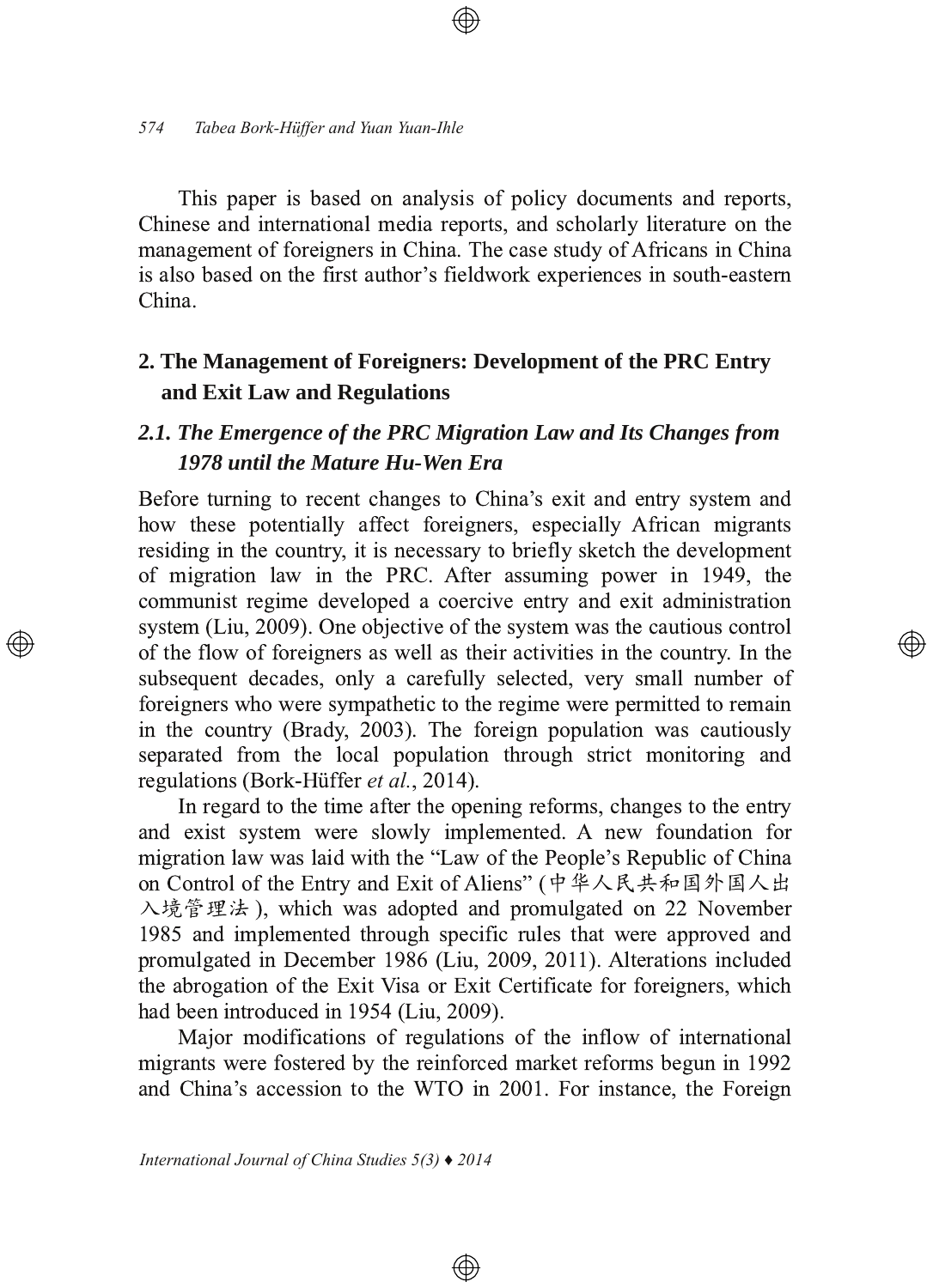Exchange Certificate (FEC), which was a surrogate currency that foreigners in China were required to use for all purchases they made in the country (Petracca, 1990), was abolished in 1994. Since the 1990s, the strict separation of places of work and residence for foreigners and locals was gradually dissolved (Brady, 2000; Farrer, 2010; Bork-Hüffer et al., 2014). Other regulatory aspects have remained in place until today, including the obligation to report the place of residence to the authorities within 24 hours in urban areas and 72 hours in rural areas, which allows close monitoring of foreigners' residences and movements.

One of the most progressive changes made to the entry and exit system for foreigners during the period following WTO accession was the modification to the residence permit system and the introduction of permanent residence. After the new conditions for residence permits were tested in Shanghai and Beijing in 2004, this new measure was applied to all of China (Liu, 2011). A new residence permit not only entitled the holder to reside legally in China but also replaced his or her visa and allowed for (multiple) entry into the country for the duration of the residence permit (Liu, 2011). This change to the residence permit system was of relevance for those who had entered China on an X  $(\text{study})$ ,  $Z$  (work) or  $D$  (permanent residence) visa, and applications for resident permits could be handed in for periods of one, two, three, four, or five years.

In addition, a permanent residence scheme, the "Regulations on Examination and Approval of Permanent Residence of Aliens in China" (外国人在中国永久居留审批管理办法 ), was implemented in 2004. The permanent residence scheme allowed foreigners to apply for longterm stay in the country for the first time in case they had successfully obtained a D visa (cf. Liu, 2011). Three groups became eligible to apply for permanent residence: skilled migrants, business migrants and family migrants. Yet, the number of D visa holders was small and potential candidates were required to fulfill rigorous criteria, which radically diminished the number of applicants (cf. Liu, 2009). Consequently, the number of foreigners who received permanent residence permits during the seven years after the release of the "Regulations on Examination and Approval of Permanent Residence of Aliens in China", from 2004 to

 $\bigoplus$ 

*IJCS Vol. 5 No. 3 (December 2014)*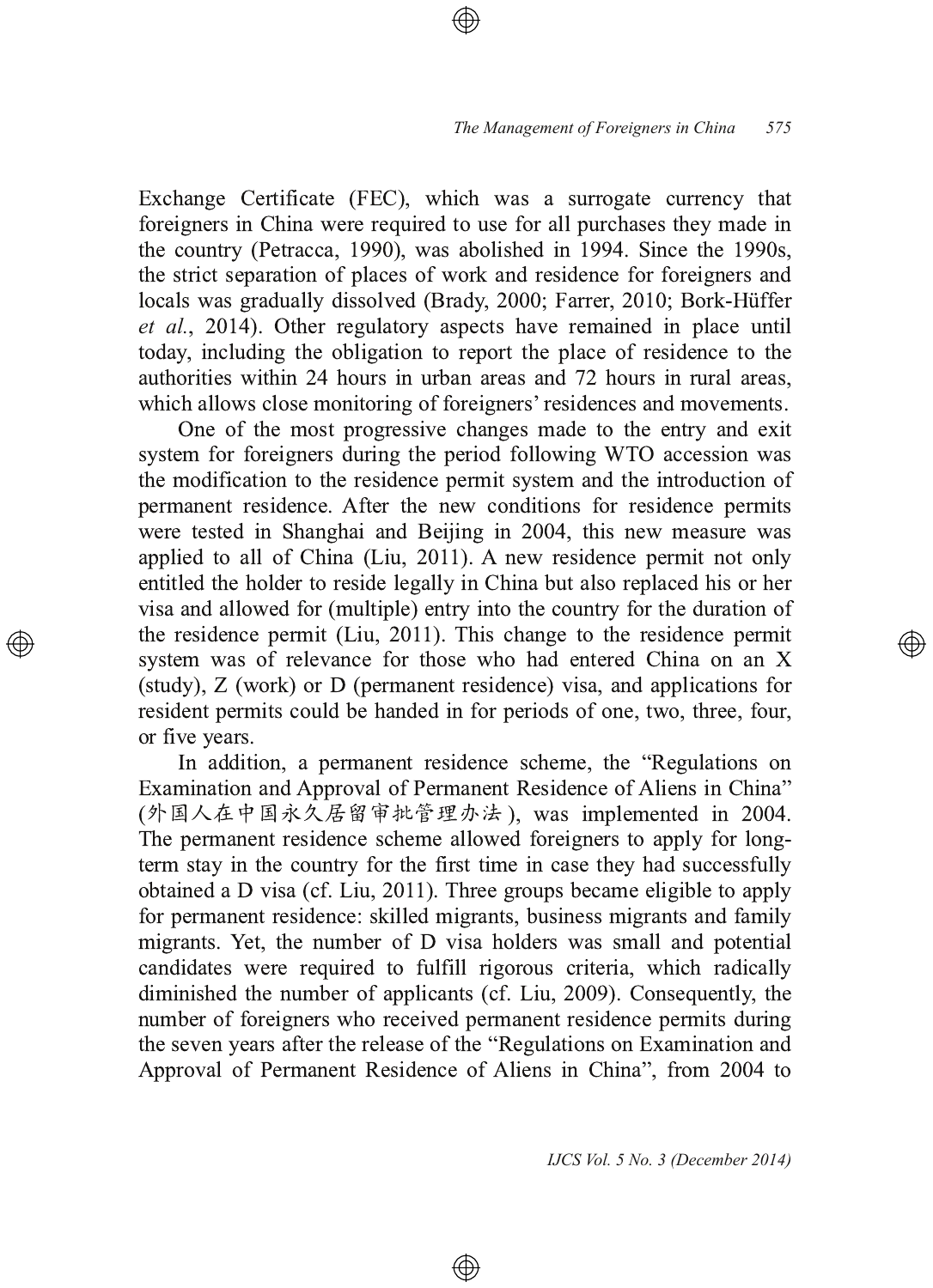2011, was insignificant. There were approximately 1,700 successful permanent residence applicants (Wen Wei Po as of 18 September 2013). However, a significantly higher number of permanent residences was approved in 2012. A total of 1,202 foreigners received a permanent residence permit in this single year; however, at least 53 per cent of these permits were issued to overseas Chinese (Anonymous, 2013). While this legislation included the preconditions that foreigners must fulfill to apply for permanent residence, no measures addressing the integration of these residents into the social welfare, education and other service systems available to Chinese citizens were included (Liu, 2009).

The gradual delegation of responsibilities within the administration to lower levels of government since the economic reforms has produced different local practices for managing and controlling foreigners and also varying initiatives targeted at attracting and catering to the foreign population (Brady, 2000; Wang and Lau, 2008; Liu, 2011; Bork-Hüffer et al., 2014). The reforms of the exit and entry regulations implemented after 2001 led to local measures and regulations enforced by local authorities that amend (Liu, 2009) or conflict with the national regulatory framework. For example, as residence permits are issued by local Public Security Bureaus (Liu, 2011), local authorities have a much higher stake in deciding upon the lengths of stay of foreigners who work and study in their administrative zone ever since residence certificates have come to replace their holders' visas.

্⊕

Moreover, local governments have increasingly undertaken activities to attract selected groups of foreigners – especially high-skilled foreign managers and professionals who are thought to be important for local economic development. Examples of such initiatives include the promotion of high-end gated communities adapted to the demands of the foreign population that are being built in Beijing (Wu and Webber, 2004) and Shanghai (Wang and Lau, 2008) and the release of the "Provisional Rules on the Implementation of the Shanghai Municipality Residence Certificate while Introducing Talents" (引进人才实行上海市居住证制 度暂行规定) in Shanghai in 2002, which entitled foreigners with a Shanghai residence permit to obtain the same welfare benefits as Chinese citizens (Liu, 2011).

 $\circledast$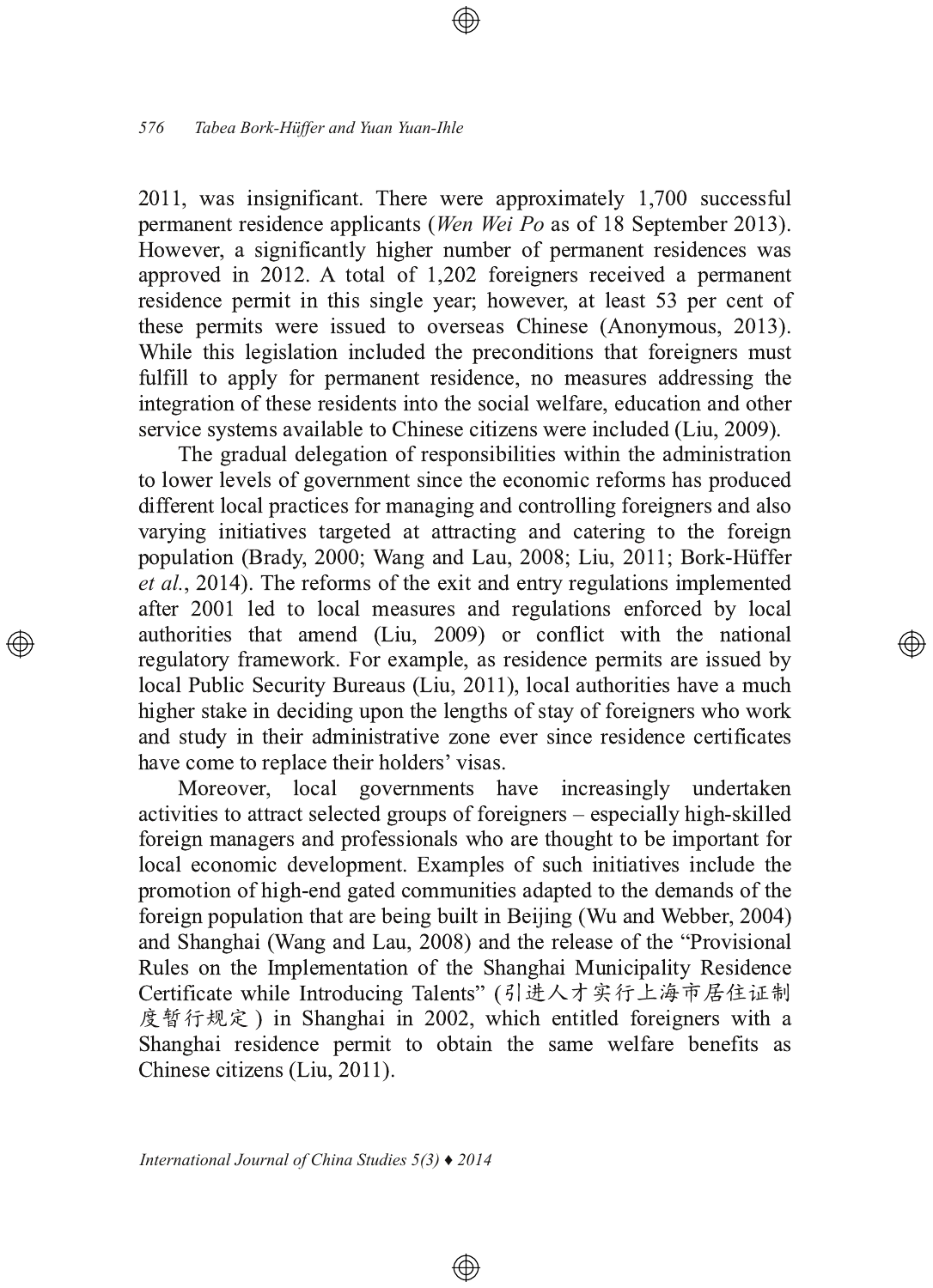A restrictive visa issuance policy preceding the mega-events that the country has hosted over the last five years  $-$  including the Beijing Olympic Games 2008, the Shanghai Expo 2010, the Guangzhou Asian Games 2010, and the celebrations for China's 60 year anniversary  $-$  was the subject of considerable international attention and criticism (cf. Bork-Hüffer et al., 2014). These policies included decreases in the number of visas issued for business and travel purposes, rejections of multiple entry applications, and increased required documentation for visa applications, such as return tickets and hotel bookings for the entire stay (Wallstreet Journal as of 22 May 2008). Furthermore, citizens of 33 countries were no longer eligible to apply for visas in Hong Kong, and an invitation letter was also required in Hong Kong, where many intermediaries previously had procured visas without such documents (Asia Times as of 25 April 2008). These changes were introduced without a warning and affected many foreigners staying in or intending to travel to China.

Additionally, two other developments have been intensely discussed in China since the mature Hu-Wen era: With the increasing inflow of foreigners, Chinese media and scholarly sources, especially those discussing the management of foreigners in Guangzhou (e.g. *China*) *Newsweek* 中国新闻周刊 , 2009; Zhang, 2005; Liao and Du, 2011; Pan and Qin, 2011), have voiced great concern about the "three illegalities"  $(sanfei \leq \frac{1}{i}$ : illegal entry, illegal stay and illegal employment of foreigners) and consider sanfei to be a significant source of criminality. While the de facto number of foreigners culpable of *sanfei* is unknown, this topic is discussed intensively in the state media and public and sometimes reveals xenophobic sentiments. Furthermore, migration intermediary agencies, mostly for exit-related services for Chinese but also for the immigration of foreigners, have proliferated to meet increasing demand. Several regulations were released in 1999, 2001 and 2002 to administer the activities of these intermediaries (Liu, 2009) 1 However, reports on the informal activities conducted by these organizations have increased recently. For example, these organizations utilize loopholes in the system to issue visas to foreigners without invitation letters or other required documents (Bork-Hüffer et al., 2014)  $\overline{\phantom{a}}$ 

⊕

*IJCS Vol. 5 No. 3 (December 2014)*

্⊕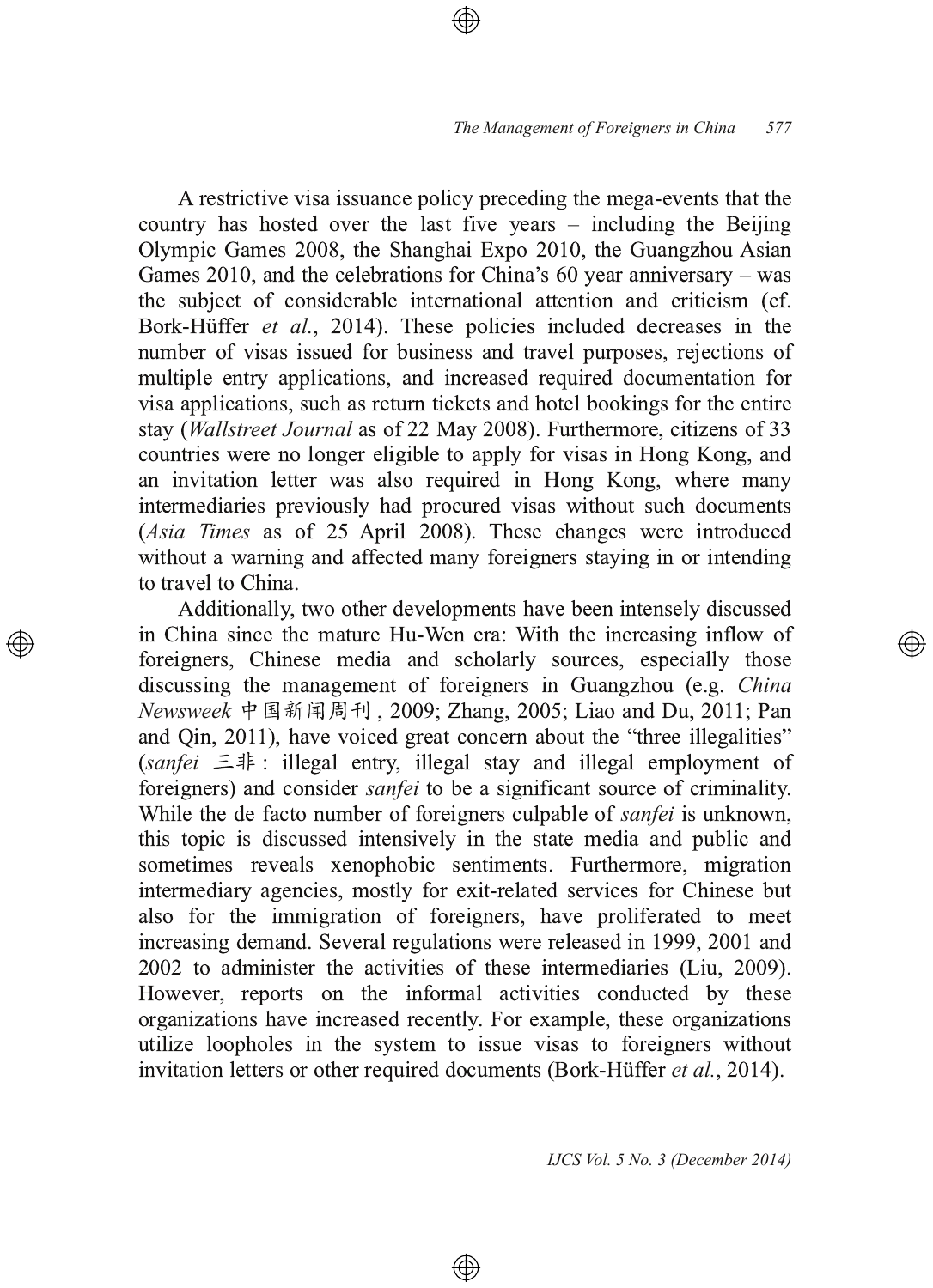## 2.2. Changes to the PRC Exit and Entry Law and Regulations during the Late Hu-Wen and Early Xi-Li Eras

Three major amendments or revisions to the exit and entry system were made during the late Hu-Wen and early Xi-Li eras. The changes include an interim measure that allows foreigners to participate in the social insurance system for the first time, a new migration law and specific rules for implementing the new law, which will be outlined in the following paragraph.

The "Interim Measures for Social Insurance System Coverage of Foreigners Working within the Territory of China" (hereafter referred to as "Interim Measures for Social Insurance") (在中国境内就业的外国人 参加社会保险暂行办法)were released on 11 September 2011 and implemented since 15 October 2011 (Ministry of Human Resources and Social Security of the People's Republic of China, 2011). This regulation applies to all foreigners legally employed in China (e.g., by private and public enterprises, public institutions, and registered non-governmental organizations) and covers all five social insurance schemes available to Chinese employees (pension insurance, medical insurance, work-related injury insurance, unemployment insurance and maternity insurance). Employers are responsible for registering their foreign employees for insurance within 30 days after the employees received their official employment permit (i.e., employment permit, foreign expert certificate, or certificate of resident foreign journalist). So far, only measures for the reimbursement of contributions made to pension insurance are specified in the regulation. Item 5 stipulates that when a foreigner leaves China before he or she is entitled to receive pension benefits or submits a written application to terminate the social insurance contract, the individual contribution to the pension fund can be refunded.

্⊕

The second major change was the adoption of the "Exit-Entry" Administration Law of the People's Republic of China" (hereafter referred to as the "New Law") (中华人民共和国出境入境管理法) (Standing Committee of the National People's Congress of China, 2012) on 30 June 2012, which has replaced China's "Law of the People's Republic of China on Control of the Entry and Exit of Aliens" (hereafter

 $\circledast$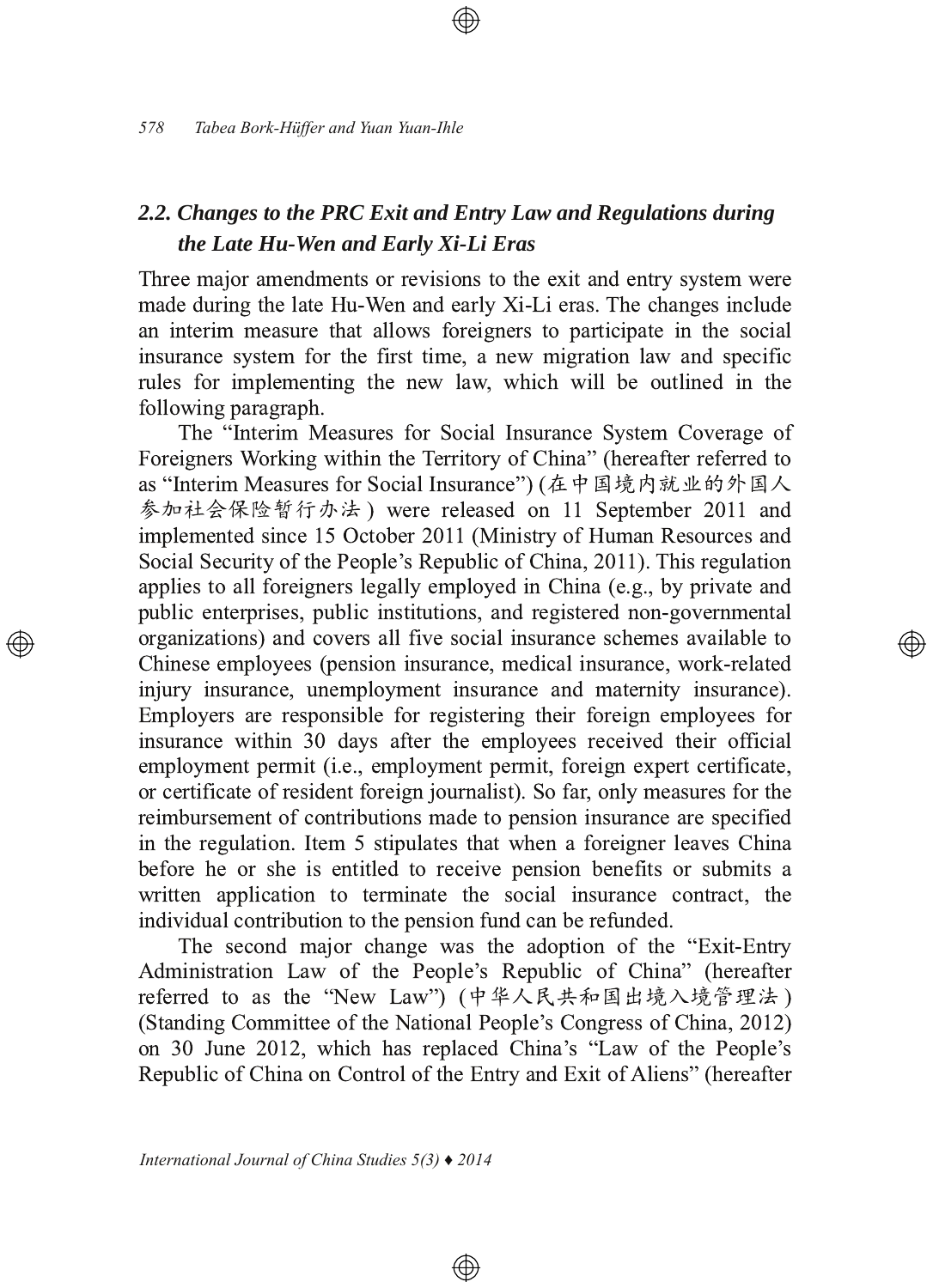referred to as the "Old Law"). The New Law came into force on 1 July 2013. It substantially concretizes the previous version and integrates interim regulations and policies, e.g., the new procedures for residence permits and permanent residence. For instance, in accordance with the "Regulations on Examination and Approval of Permanent Residence of Aliens in China", item 47 reaffirms the preconditions for acquiring permanent residence and stipulates that foreigners who have made remarkable contributions to Chinese social and economic development or comply with other preconditions specified in the "Regulations on Examination and Approval of Permanent Residence of Aliens in China" (e.g., high value direct investment and family reunion) may receive permanent residence. Residence permits are divided into two categories: employment and non-employment purposes.

Along with new provisions facilitating visa application, easing general entry and application for permanent residence, the New Law introduces additional measures for stricter supervision of the entry of foreigners and specifies prohibited activities related to the entry and exit of foreigners. The New Law also specifies penalties for foreigners committing *sanfei* activities and for persons providing support to these foreigners. For example, item 7 widens the authority of police and Ministry of Foreign Affairs to collect fingerprints and biological evidence from foreign travelers at borders and ports. Item 43 stipulates that a foreigner shall be considered to be illegally employed when he or she has not obtained either a work permit or work residence permit or he or she works in fields beyond the scope prescribed in the work permit. A foreign student shall be considered illegally employed if he or she works in violation of the rules for foreign students or works beyond the prescribed scope or time limits.

The revisions include specific and higher fines for activities related to illegal entry, stay, or work for all those involved, i.e., the foreigners and any person or entity helping foreigners to illegally exit or enter, work or reside in the country (items  $71-74$ ,  $78-80$ ). Additionally, measures to address foreigners guilty of *sanfei* were codified in PRC law for the first time. These measures include on-the-spot interrogation (item 59), continuous inspection (item 59), detention (items 60, 63), restriction

⊕

*IJCS Vol. 5 No. 3 (December 2014)*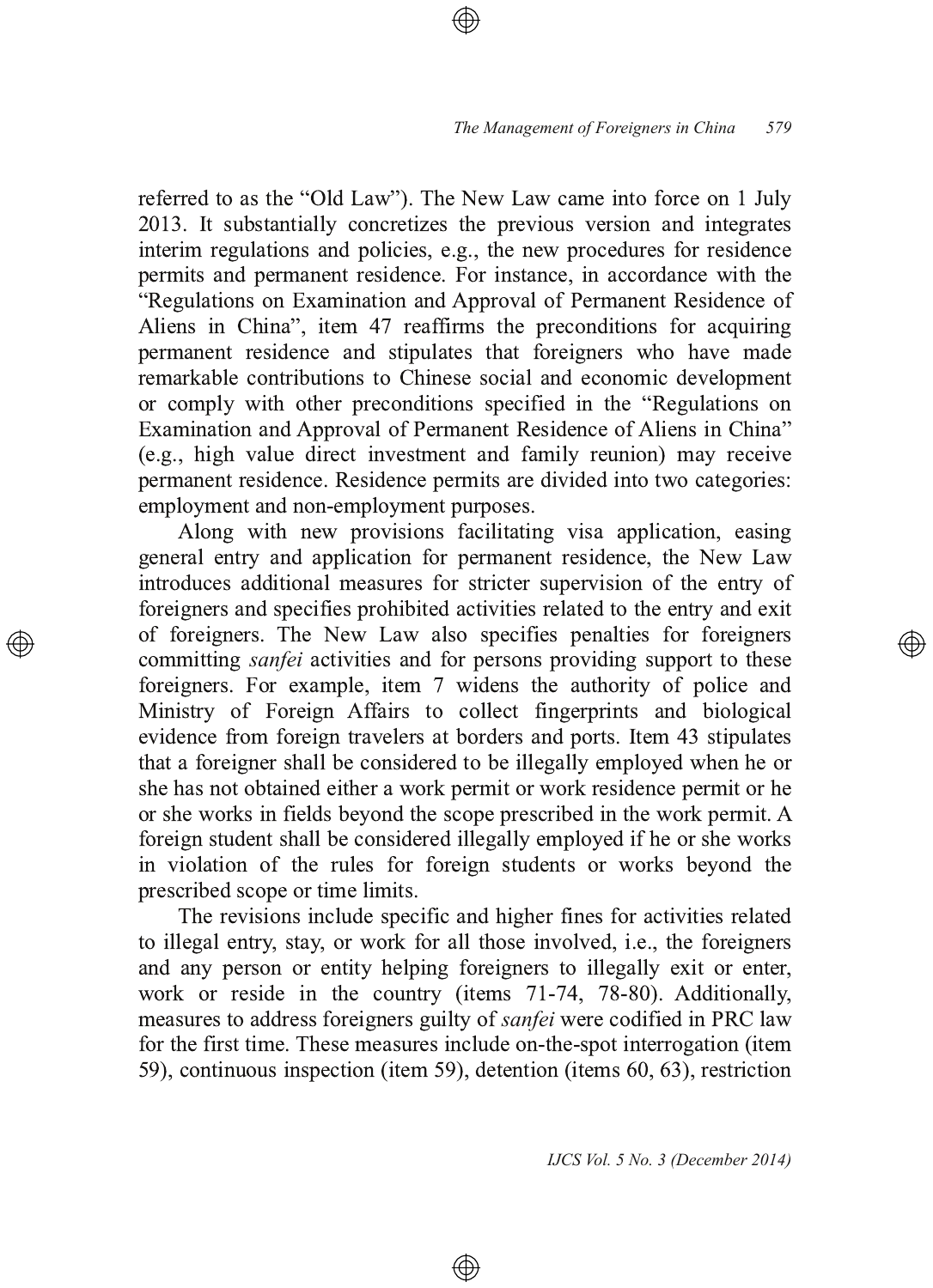of foreigners' movements (item 61), and repatriation (item 62).

With the release of the New Law, new regulations for its implementation have been formulated under the new leadership: the "Administrative Regulations of the People's Republic of China on the Entry and Exit of Aliens" (hereafter referred to as the "New Regulations") (中华人民共和国外国人入境出境管理条例) (State Council of the People's Republic of China, 2013) were adopted in July 2013 and implemented since 1 September 2013. They introduce new types of visas and measures allowing stricter management of foreigners living in China.

The number of visa types increased from  $8$  (C, D, F, G, J, L, X, Z) to 12 (C, D, F, G, J, L, X, Z, R, M, O, S). A new long-term visa, the R visa, should be issued to high-level foreigners with specialized skills that China urgently needs (item 6). To address illegal employment and criminal activities conducted by foreigners holding a short-term visa for visiting purposes (F visa), the scope of activities allowed under the F visa has been reduced in the New Regulations, as visitors on an F visa may no longer conduct commercial activities in China. Temporary visits for business purposes are now issued a new visa type, the M visa, which requires an invitation letter issued by a Chinese business partner (item 7). F visas can only be issued for visits with non-commercial purposes (e.g., cultural exchange, scientific investigation and research) and require an invitation letter from a Chinese host organization (item 6 and  $(7)$ .

</u>

While Z visas (work) remain in place, family members of Z visa holders will now be issued an S visa for the purpose of visiting spouses, parents, children under 18 years old, and in-laws who are working or studying in China. The former L visa for tourist and family visits was divided into types L and Q. L visas will be issued only to tourists. The X (student), S (family visits to foreign family members residing in China), and Q (family or relative visits to family members or relatives holding Chinese citizenship or to foreigners holding permanent residence) visas are each divided into long-term  $(X1, S1, Q1)$  and short-term  $(X2, S2$  and  $O2$ ) stays (item 6).

The New Regulations clarify provisions that address *sanfei*. Item 25

 $\circledast$ 

International Journal of China Studies  $5(3)$   $\triangle$  2014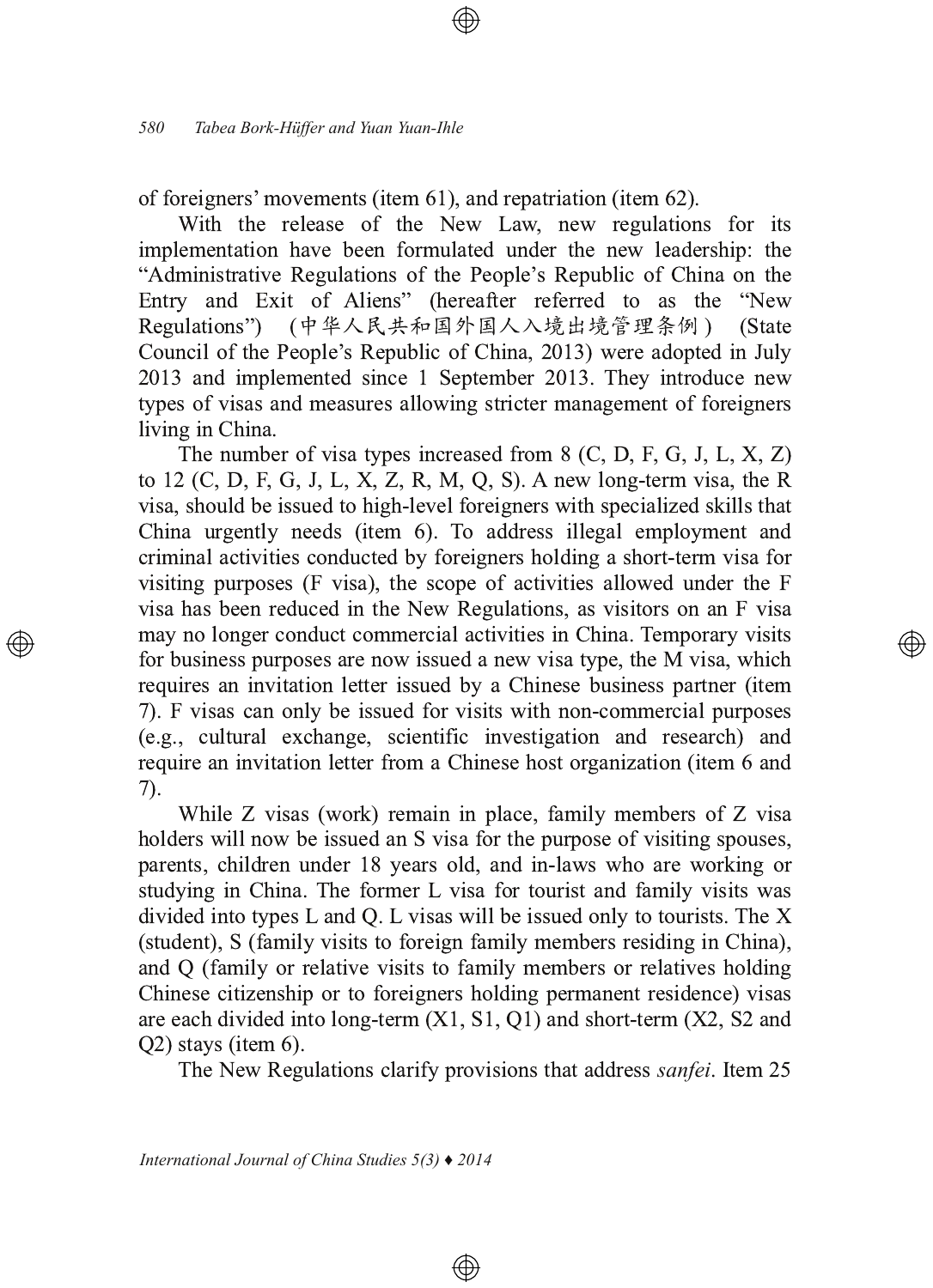defines an illegal stay, which includes holding an expired visa or travel document and conducting activities that are beyond scope of the visa. To address the illegal employment of foreign students (e.g., teaching foreign languages or conducting illegal commercial activities) (cf. Ye, 2011) , item 22 confirms the right of foreign students to obtain internships in China, but stipulates that any work-related activities must be allowed by the educational institute and require an appended note by the police on the residence certification. Furthermore, item 26 stipulates that employers and educational institutes are obliged to report to the police when their foreign employees or students leave, are missing, die or violate the New Regulations.

### **3. The Management of Foreigners: Africans in the PRC**

#### *3.1. General Background of Africans in the PRC*

 $\circledcirc$ 

Drawing from the substantial body of literature on African migration to mainland China and fieldwork in China conducted between 2006 and 2010 that included qualitative interviews and a quantitative survey of Africans living in Guangzhou and the bordering city of Foshan as well as expert interviews with leaders of African home country unions, resident committees, and real estate agents (cf. Bork et al., 2012; Bork-Hüffer et al., 2014), we first introduce the diverse African population in China before turning to impacts of the immigration process on African migration to China and their livelihoods in the country. The possible effects of recent policy changes on African nationals are then presented in the discussion of overall ramifications in section  $4$ .

African migration to mainland China began during the mid-1990s and was influenced by several parallel developments. First, some African students remained in China and entered the trading business. Second, African businessmen located in Hong Kong, attracted by the closeness of production sites and the established trading base that existed in the city of Guangzhou, began to explore mainland China. Third, the Asian financial crisis in 1997 encouraged some Africans who had been working in Southeast Asia to relocate to China to look for new business opportunities (Bertoncelo and Bredeloup, 2007; Bodomo, 2012). The

 $\circledast$ 

*IJCS Vol. 5 No. 3 (December 2014)*

</u>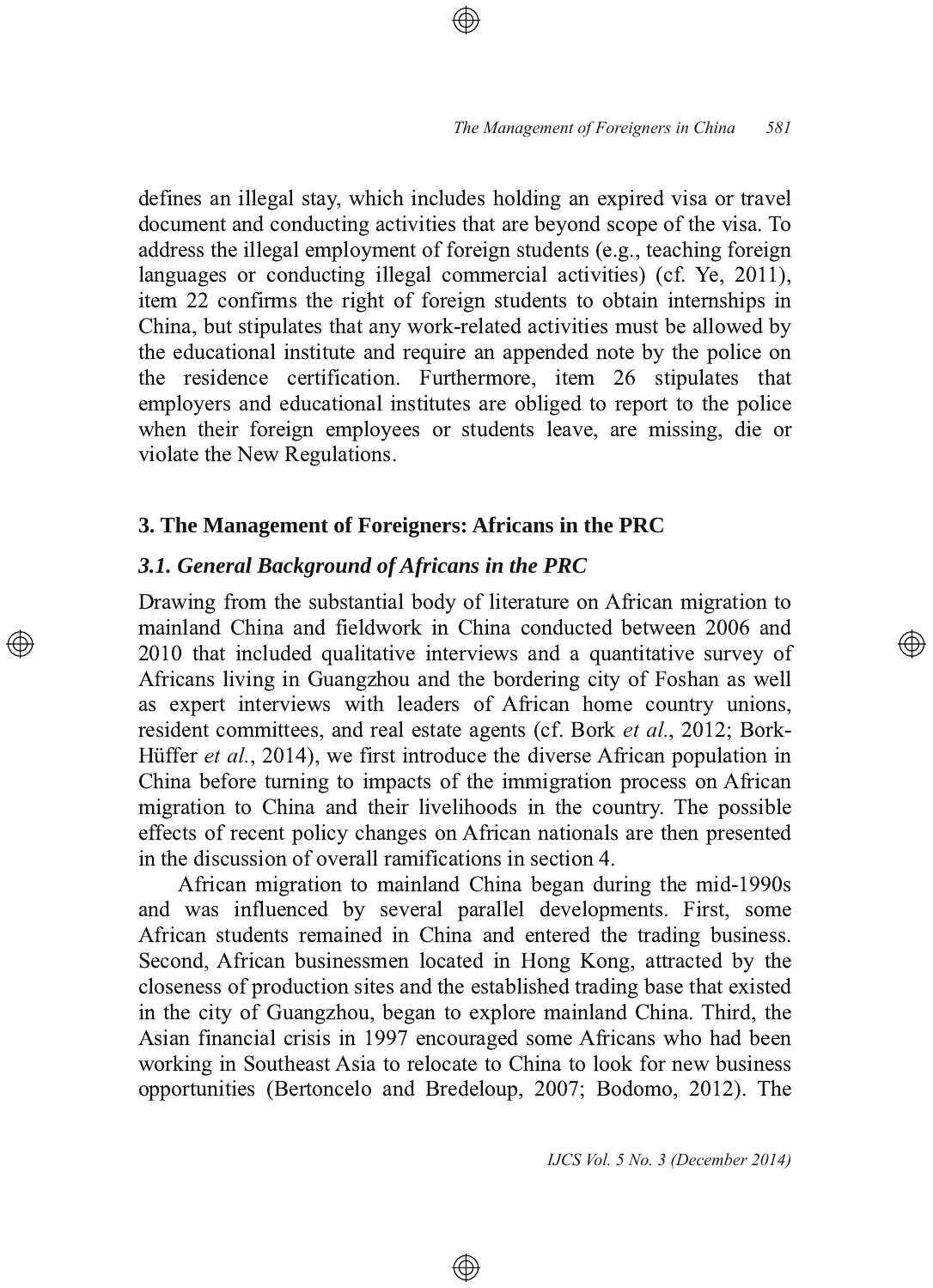influx of Africans increased substantially after China became a WTO member in 2001. Africans have (temporarily) settled in many major cities in mainland China of which the largest numbers reside in Guangzhou, Yiwu, which hosts the second largest cluster of Africans, Shanghai, and Beijing (Bodomo, 2012: 10). Furthermore, African diaspora communities reside in the Hong Kong and Macao Special Administrative Regions (cf. Bertoncelo and Bredeloup, 2007; Bodomo and Teixeira-E-Silva, 2012; Mathews and Yang, 2012); however, these communities will not be considered in this paper.

Based on surveys of China's African community, Bodomo (2012: 12) estimates that 400,000 to 500,000 Africans have settled in or are temporarily visiting China. Unlike the official number of foreigners in the PRC based on the 2010 census, this number includes Africans on tourist or business (former F) visas. Most Africans in China work in the export/import of Chinese goods and were issued F visas, which were not counted in the last census. Others are enrolled as students at Chinese universities, employed as professionals (e.g., teachers, professors, professional athletes, diplomats) or are visiting for a short time for business purposes (Bodomo, 2012: 12-13).

 $\circledcirc$ 

The countries of origin vary by location: the large group of traders in Guangzhou mostly originates from West African countries, while many Africans in Yiwu are from the Maghreb region (Bodomo, 2012: 11). Scholars have described the emergence and consolidation of an ethnic enclave in Guangzhou around the Xiaobeilu area  $-$  a residential and business location dominated by Africans (Li et al., 2008; Zhang, 2008; Li et al., 2012; Li et al., 2013). There are strong links within the diverse African communities: chain migration plays an important role in the continuous inflow and final destination of newcomers to China. Migrants without a network or resources often begin working as employees for established African traders. Strong bonding within the communities is also reflected in shared and celebrated socio-cultural customs; Bodomo and Ma (2012) have emphasized the importance of food and eating together for community building among West Africans in Guangzhou. African migrants in China have created home country unions that provide their members with a variety of services (cf. for an

 $\circledcirc$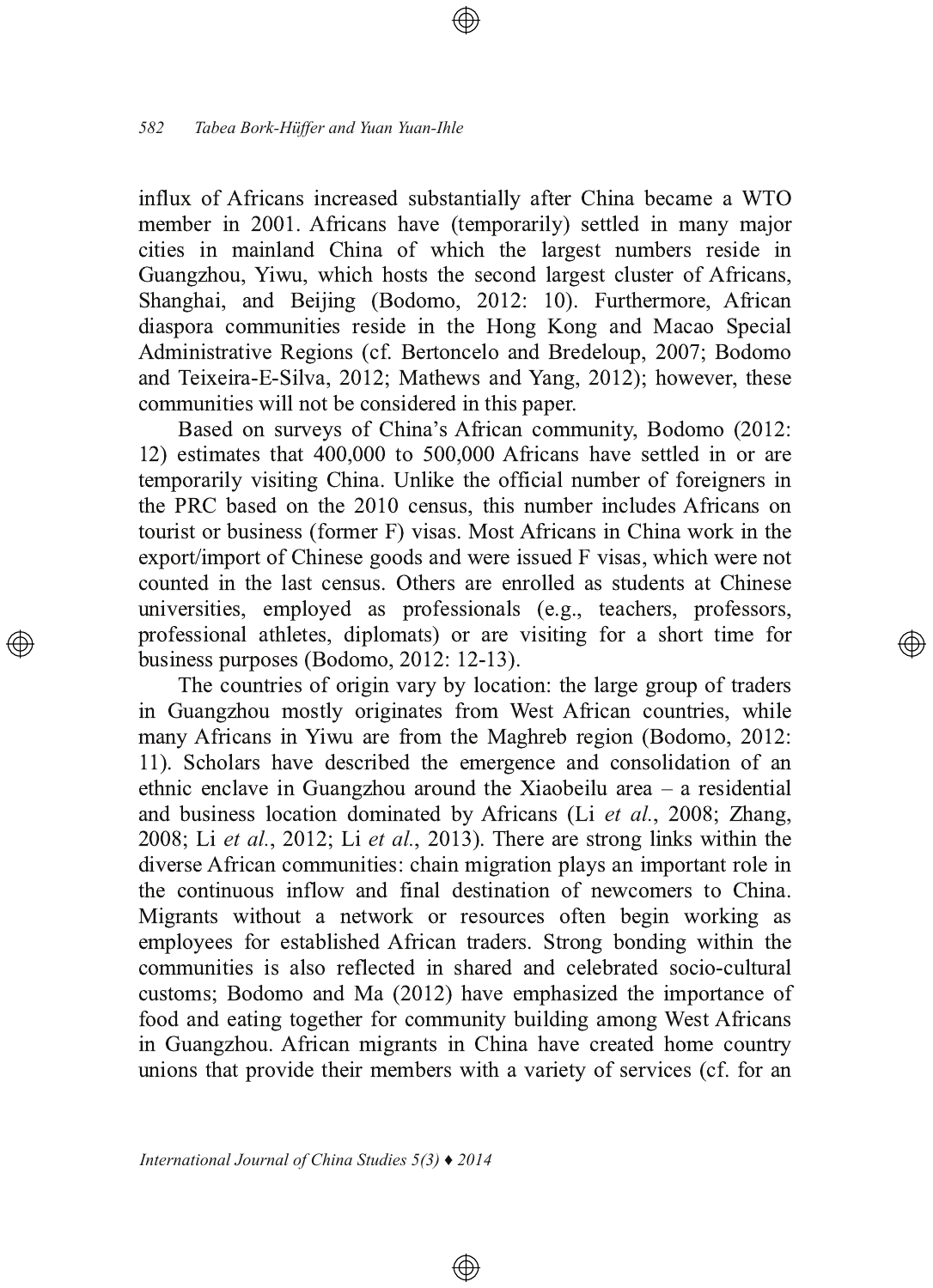overview of home country unions in China, Bodomo, 2012, and for the types of services, Bork-Hüffer et al., 2014), which are based in Guangzhou due to the large population of Africans in south-eastern  $China$ 

In addition to their attachment to the own migrant communities, many African traders have developed economic and social links to the host society. They reinvest a significant portion of their profits in the country (Bertoncelo and Bredeloup, 2007), some offer employment opportunities to locals in their businesses (Bertoncelo and Bredeloup, 2007; Bork-Hüffer et al., 2014), a few have local partners, or marry Chinese nationals (Bork-Hüffer *et al.*, accepted for publication). **.** However, as Xu and Liang (2012) have noted, exchange with locals and integration into the host society is largely dependent upon the migrants' ability to speak either Mandarin or the local dialect, which is true for only a small percentage of Africans. Furthermore, Müller and Wehrhahn  $(2013)$  have pointed to the economic difficulties faced by Africans due to contracts or oral arrangements breached by their local trading partners.

### *3.2. The Effects of the Management of Foreigners on the Inflow, Lives and* Businesses of Africans in the Mature Hu-Wen Era

Overall, Africans occupy a special position among foreigners in China for several reasons. The majority of them are individual businessmen and businesswomen. Unlike other groups of foreigners (of which many are expatriates who were recruited by transnational and Chinese companies for their specific expertise), African petty traders have come to China looking for niches in the import and export trading system. Their inflow has not been supported by the national government or the local communities they reside in as the one of the so-called "foreign" talents". Additionally, black Africans have been particularly affected by discrimination and racism against foreigners in China (cf. Callahan, 2013) .

While the types of visas that African professionals have held varies (work visas [Z], business visas [F], diplomatic visas), most African traders have been issued business visas (the former F visas; Bork-Hüffer

⊕

*IJCS Vol. 5 No. 3 (December 2014)*

</u>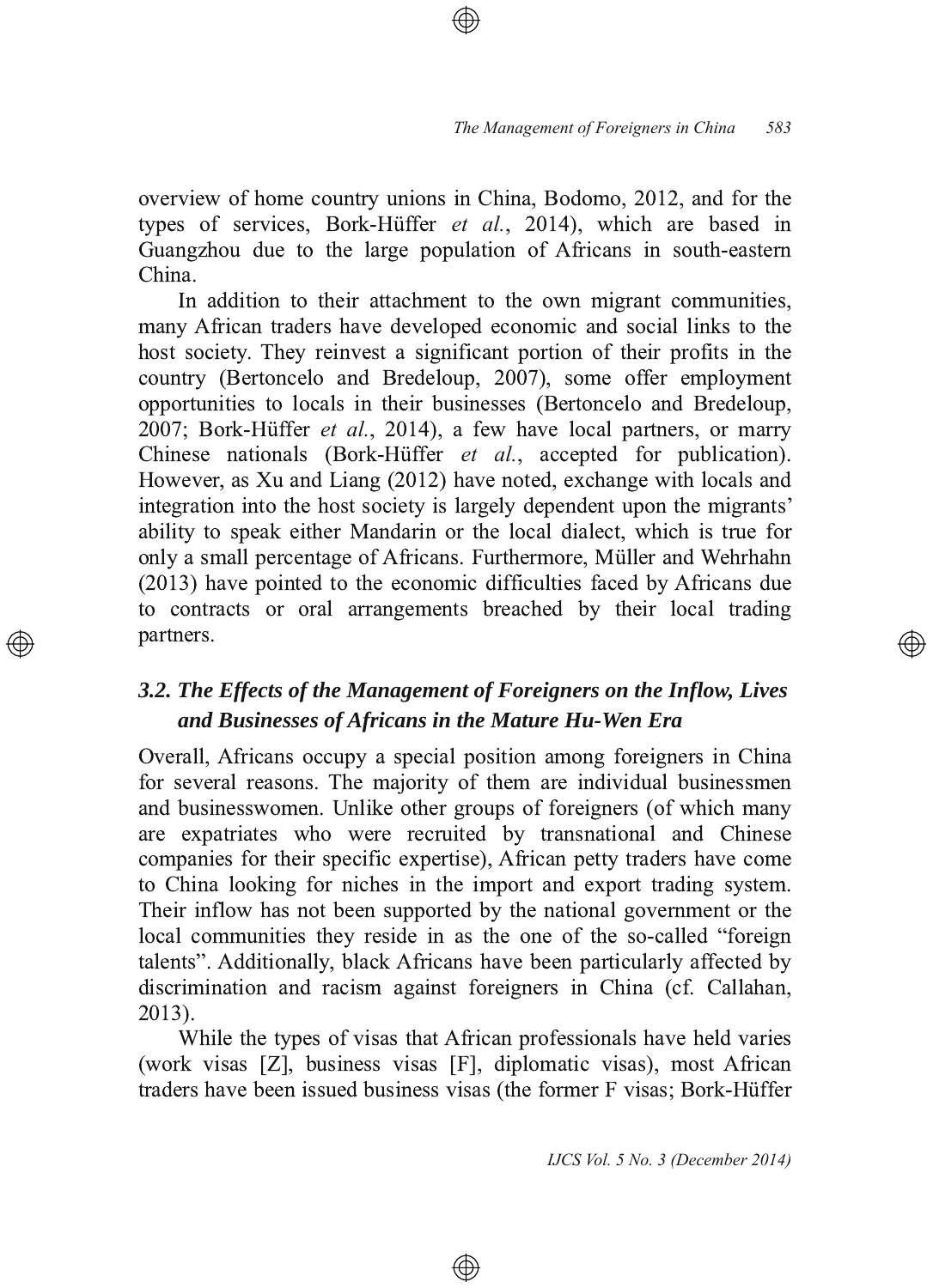et al., 2014) because they either have their own business or work for other small businesses (mostly operated by Africans) and are not eligible for Z visas, which require employment in a larger, recognized company. Those enrolled in universities obtain student visas. Several authors have reported that African traders who do not manage to obtain business visas overstay or stay on tourist or student visas (Haugen, 2012; Mathews and Yang, 2012; Müller and Wehrhahn, 2013; Bork-Hüffer et al., 2014).

The entry of foreigners in general, and for Africans in particular, has become much more difficult since the Beijing Olympic Games in 2008. During this and other mega-events (cf. section 2.1), the Hu-Wen regime was eager to create a progressive and prestigious image of the nation and convince national and international audiences of the success of the economic reform path (Broudehoux, 2007; Brady, 2009; Callahan, 2013). The regime, and thus the local municipalities, feared tarnishing these endeavours with any negative reports that could be caused by the activities of its foreign population. As Li  $et$  al. (2012) have reported, in 2008, the Guangzhou government was reprimanded by the People's Consultative Conference (CPCC) for not monitoring and controlling its foreign, particularly African, population more effectively. Tension increased when Africans protested in Guangzhou in 2009 after two African textile retailers were seriously hurt escaping a police raid. A similar protest occurred in 2012 after the death of an African in police custody. Both the national and city governments have been alarmed, especially prior to the Asian Games in November 2010.

At the local level, the municipal government increased controls and raids of business locations in the Xiaobeilu and Guangyuanxi areas in Guangzhou and at residences. These culminated in almost daily inspections in the months prior to the Asian Games during which Africans often faced harsh and offensive treatment by the foreigner police; such raids were witnessed by the first author in Guangyuanxi. At the national level, only short-term visas were issued to many foreigners, particularly Africans, who were unable to obtain extensions for their F visas to conduct business (Bodomo and Ma, 2010; Müller and Wehrhahn, 2013; Bork-Hüffer et al., 2014).

⊕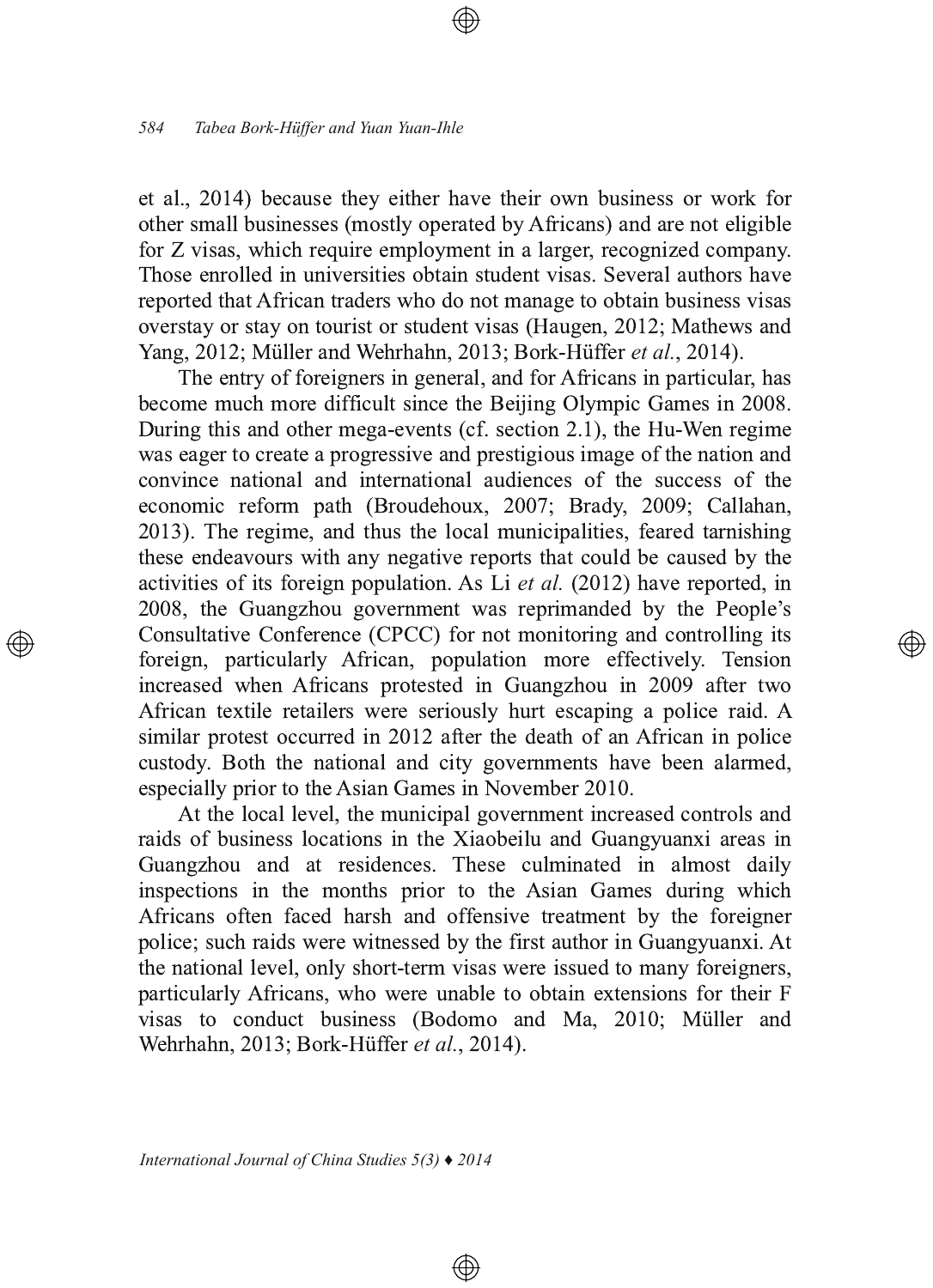Differences in local strategies of addressing foreigners were reported in a comparison of Guangzhou and Yiwu (Bodomo and Ma, 2010) and Guangzhou and Foshan (Bork et al., 2012; Bork-Hüffer et al.,  $2014$ ). Bodomo and Ma  $(2010: 288)$  note that "more efficient, more professional, less corrupt and more racially tolerant" enforcement personnel is found in Yiwu, which accounts for fairer treatment of Africans compared to treatment observed in Guangzhou. In addition, they report that Africans in Yiwu experience greater religious freedom compared to their compatriots in Guangzhou, where many migrants have joined illegal Pentecostal churches, which are not allowed to practice (cf. Haugen, 2013). Bork-Hüffer *et al*. (Bork *et al.*, 2012; Bork-Hüffer *et al.*, 2014) found that a considerable number of traders had relocated their place of residence from Guangzhou to the neighbouring city of Foshan, while continuing to work in Guangzhou. In addition to economic incentives such as more affordable housing in Foshan, the more lax treatment of foreigners and less control of documents influenced relocation to Foshan. However, the authorities in Foshan have also started to change their attitude towards its growing African population. This change was reflected in an unofficial order issued at the beginning of 2010 to all registered housing agents in the main areas where Africans were residing to stop leasing apartments to Africans.

### **4. Discussion: Evaluating Recent Changes in China's Migration Law and Policy**

While China's exit and entry administration system has undergone gradual relaxation and differentiation since the opening policies in 1978 (cf. Liu, 2009, 2011), there have been profound amendments during the late Hu-Wen and early Xi-Li eras. The specific implementation and effects of recent modifications are awaited, and only preliminary conclusions based on past developments are possible at this time. We first discuss the potential success of the "Interim Measures for Social Insurance" before turning to an analysis of the different implications of the New Law and New Regulations. We will also discuss possible ramifications of the changes for African migrants living in China.

⊕

*IJCS Vol. 5 No. 3 (December 2014)*

</u>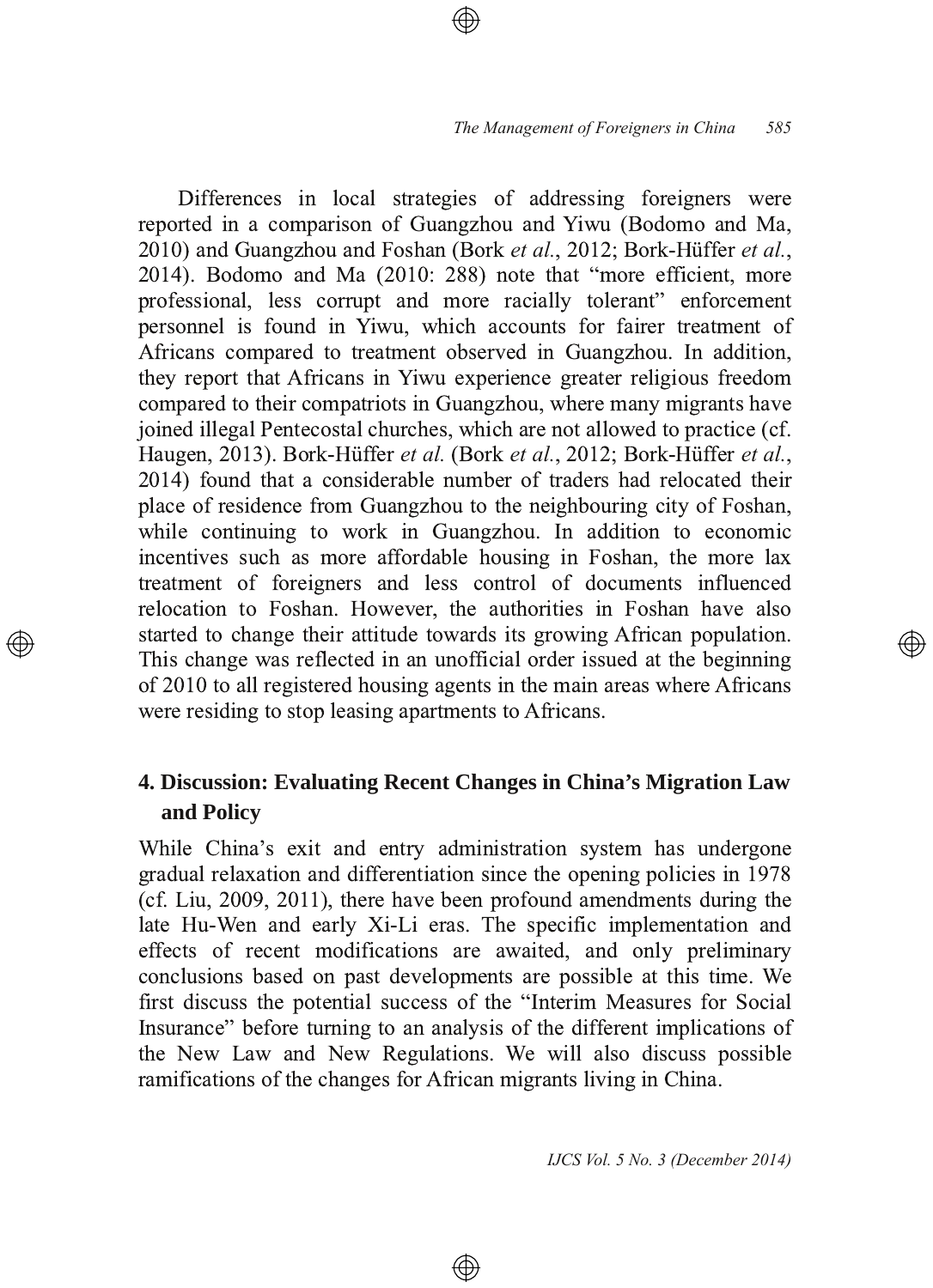#### 4.1. Evaluating the "Interim Measures for Social Insurance"

A change towards providing more services to foreigners is clearly reflected in the "Interim Measures for Social Insurance System Coverage of Foreigners", which offers foreigners the possibility to join the national social security scheme for the first time. However, we argue that this system is not yet of high interest to many foreigners in the country. Although it is on the rise, the number of foreigners who manage to obtain permanent residence and who have a long-term perspective to remain in the country is still very low. The past arbitrariness of the entry and exit law, e.g., changes in advance of the mega-events that the country has hosted, leaves many foreigners feeling insecure about their stay and the personal benefit of joining the Chinese social insurance programme. Participating in the insurance also requires that foreigners are employed by a company or institution, which excludes individual business-owners.

Additionally, the specifics of the regulation are lacking in three areas. First, details of how insured foreigners benefit from social insurance within and outside China are missing. Second, a clear explanation of benefits and how the contributions paid to medical insurance, work-related injury insurance, unemployment insurance and maternity insurance would be refunded after an insured foreigner leaves China is needed. So far, only measures on the reimbursement of contributions to the pension insurance have been released (see section 2.2). Third, China has signed bilateral agreements on the exoneration of pension insurance and unemployment insurance only with Germany in 2001 and with South Korea in 2003 on the exoneration of pension insurance. Thus, so far, transnational companies and their foreign employees from other countries worry that they must pay contributions to social insurance in both China and their country of origin (China Economic Weekly 中国经济周刊, 2011).

Ð)

These factors significantly reduce the attractiveness of the social insurance system for many foreigners. The Chinese media has also repeatedly stressed that the integration of foreign employees into the Chinese social insurance system may make an enormous contribution to

⊕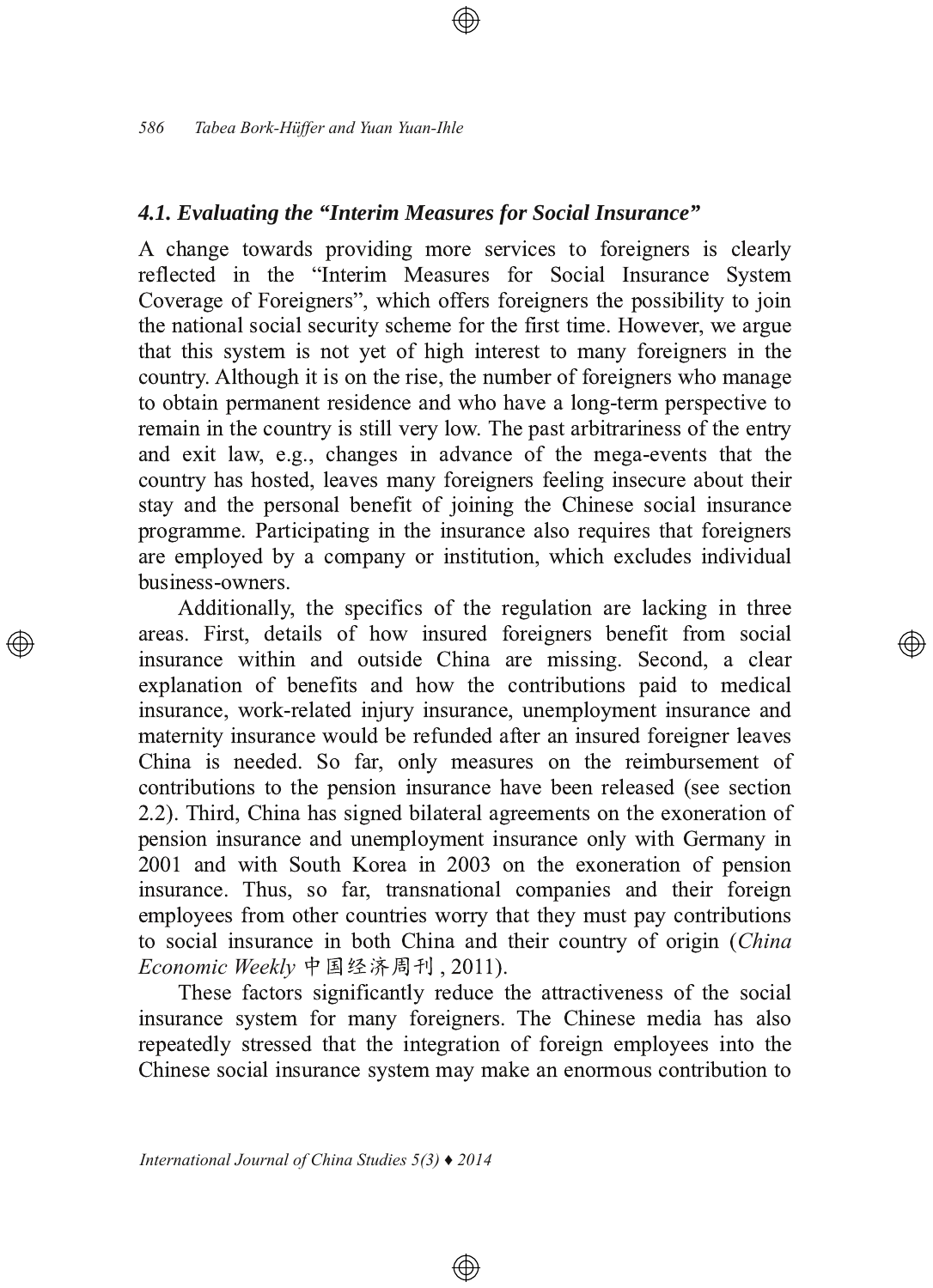the social insurance fund and benefit Chinese society. According to an estimate by PricewaterhouseCoopers, if the approximately 600,000 foreigners working in China became members of the social insurance system, they could potentially contribute 3,360 million RMB to the social insurance fund (*China Economic Weekly* 中国经济周刊, 2011: 40). However, actual benefits of the "Interim Measures for Social Insurance" for foreigners remain undefined.

# *4.2. Evaluating Recent Changes Related to the New Law and New Regulations*

Overall, the New Law and New Regulations have clarified China's migration law for foreigners. These measures are intended to attract foreign talents and increase control of foreigners. Changes to the exit and entry law and regulations during the Hu-Wen era in addition to the "Interim Measures on Social Insurance" that benefit foreigners are actually restricted to a small and privileged group of foreigners. These measures include the introduction of permanent residency in 2004 and changes to the scope of residence permits and their integration in the New Law in 2012. The promotion of permanent residence during the late Hu-Wen era was clearly notable in the increase in permanent residencies granted in 2012 but their overall number is still very low.

The promotion of the inflow of foreign talent has been strengthened in the New Regulations under the new leadership, e.g., through the creation of new R (talent) visas. However, concrete guidelines for the issuance of this visa have not been agreed upon and the effects are unknown. According to a *China Daily* article (*China Daily* as of 4 May 2013) that refers to a draft of the New Regulations, R visas are divided into R1 and R2 visas: an R1 holder would be entitled to apply for a residence permit for up to 5 years with unlimited entry and exits, while a R2 holder may stay in China for up to 180 days without having to leave the country in-between while the R2 also comes with the right for multiple entries and exits. It remains unclear when a foreigner should apply for an R visa and when to apply for a  $Z$  (work) visa. Hence, the eligibility for these visas must be further determined and it remains to be seen how many foreigners will successfully obtain an R visa.

 $\circledast$ 

*IJCS Vol. 5 No. 3 (December 2014)*

্⊕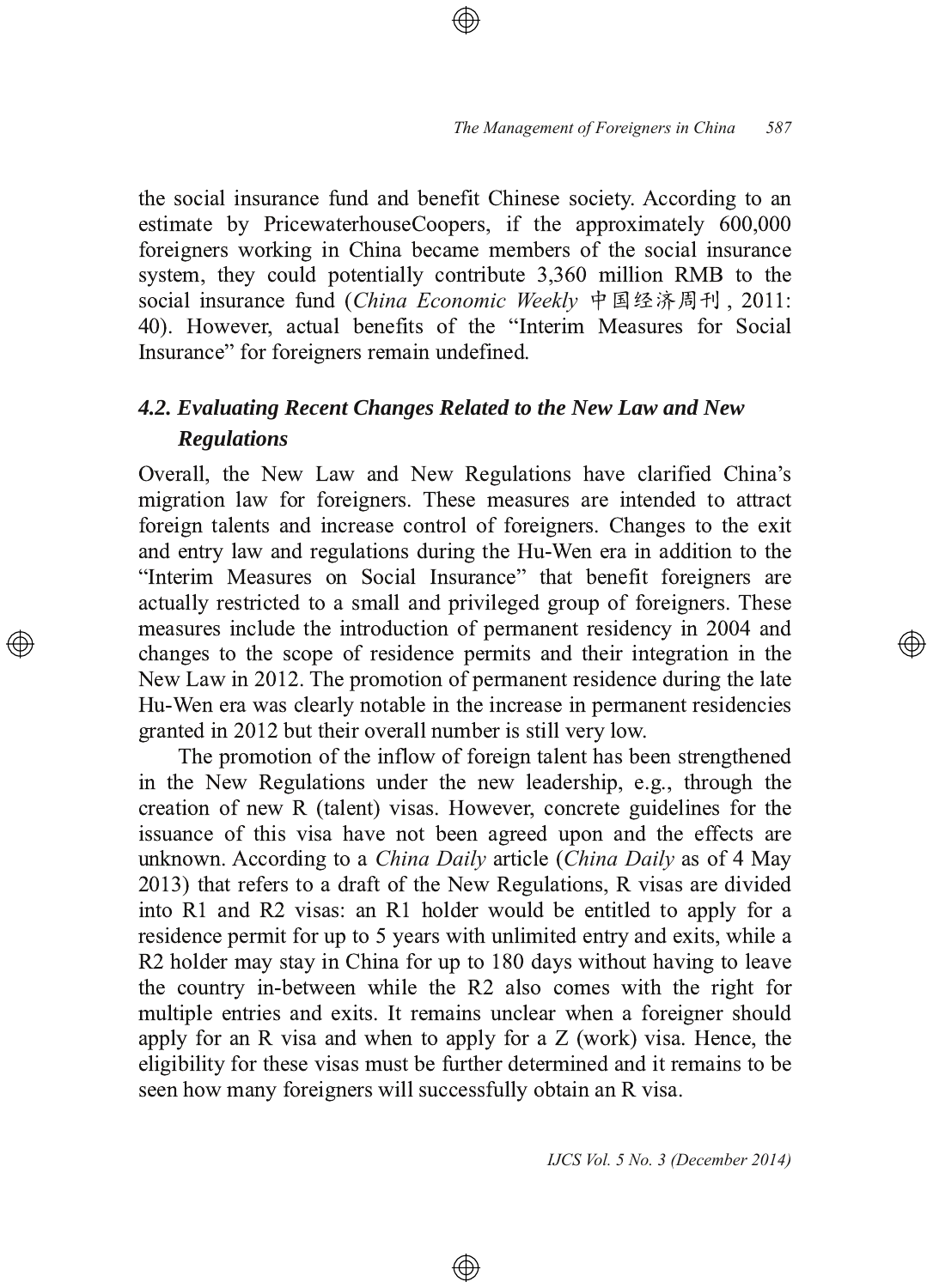For the majority of foreigners, the New Law and the New Regulations imply stricter monitoring and control. Specifically, the New Regulations that have been released and implemented under the new leadership regime intend to more closely monitor individuals who come to China for business purposes and who have previously stayed on F visas but must now apply for M (business) visas. Moreover, no option for long-term stays for the large number of foreigners who have their own businesses and for their foreign employees currently exists because these applicants are barred from obtaining  $Z$  (work) or  $R$  (talent) visas that require their applicants to be employed by a Chinese or larger transnational company or institution. Additionally, few applicants will be able to fulfil the rigorous set of criteria required to apply for a D (permanent residence) visa. Thus, although some (e.g. petty African businessmen or businesswomen) might (intend to) stay in China for a long period, these people are dependent on frequent renewal of their short-term M visas.

A major focus of the New Law and the New Regulations was the new measures to target the three illegalities *(sanfei)* and illegally operating migration intermediaries. The formulation of more concrete provisions on visa categories and illegal acts increases transparency for foreigners. The official announcement of unitary guidelines on measures that can be taken by the authorities and of limits for penalties and fines for foreigners guilty of *sanfei* also reduces the scope for arbitrary enforcement by local authorities. The stricter penalties for migration intermediary agencies could discourage their operations. However, the success of measures targeting *sanfei* will depend on the success of their local enforcement, and previous reports suggest that insufficient resources and corrupt enforcement personnel often affect enforcement (cf. Bork-Hüffer et al., 2014).

The changes in immigration processes prior to mega-events have shown that short-term modifications are implemented without a warning. The resulting confusion among foreigners is fuelled by speculation in local and international media reports that often deviates considerably because they draw from partial or biased information. Only when such short-term measures are stopped and all modifications to the

⊕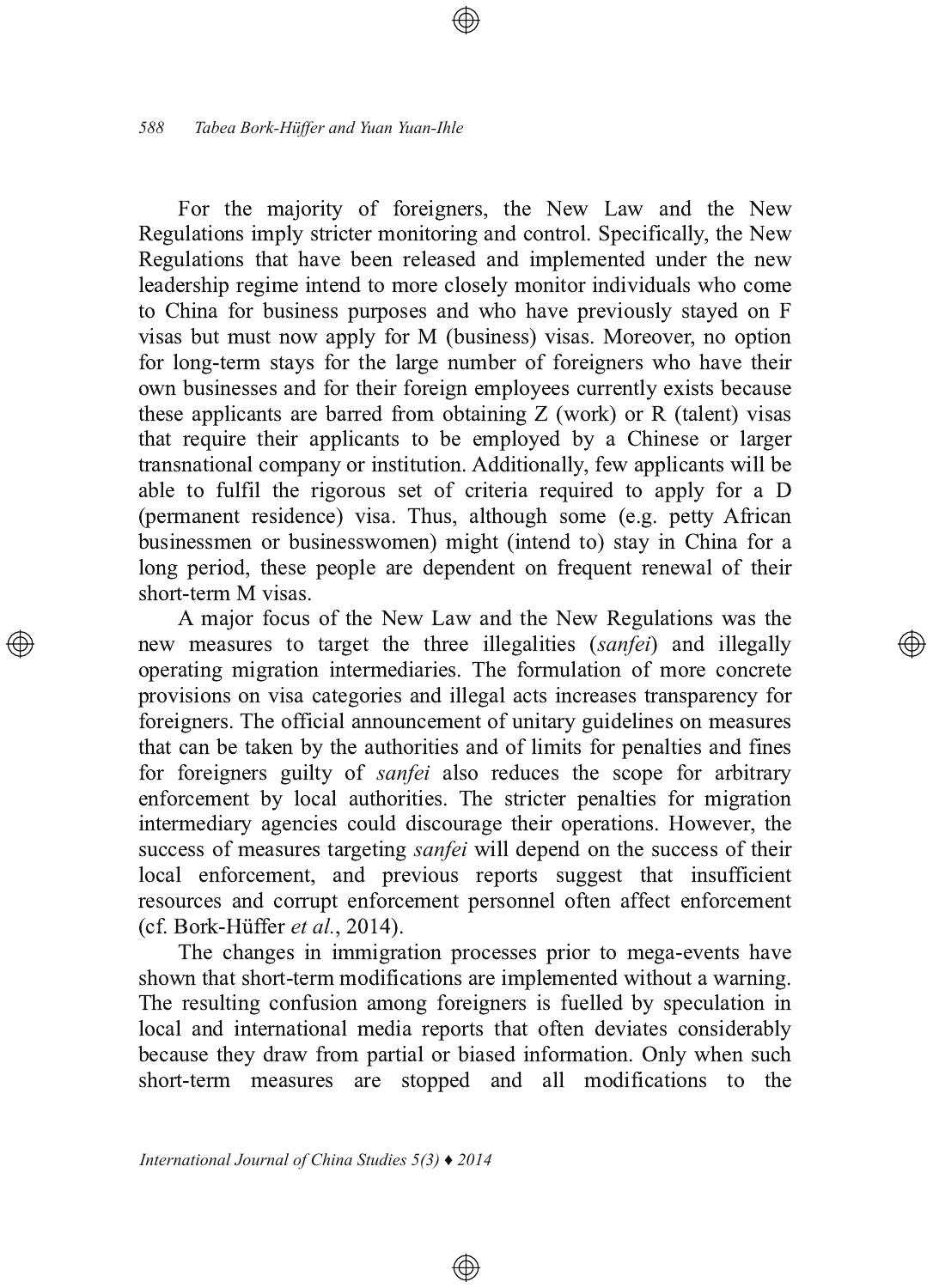management of foreigners and immigration processes are officially announced – in reasonable advance of their implementation – can transparency be permanently improved.

The privileging of selected foreigners during the Hu-Wen era is consistent with the Mao Zedong and early Deng Xiaoping eras during which foreigners that sympathized with the Chinese leadership were invited to China and strategically utilized by the government to bolster political legitimacy (Brady, 2000). However, unlike during the Mao era, the late tendency to favour certain groups of elite foreigners and foreign talent is more economically than politically motivated as these groups are regarded as having knowledge, skills, and relationships that are beneficial for China's economy.

Constructing a special status of selected foreigners also has a long tradition in China, which was enacted e.g., through the FEC for financially privileged foreigners (cf. Petracca, 1990) and the restriction of their residences to high-class hotels and accommodation for foreigners (Brady, 2000). Instead of fostering preferential treatment of elite foreigners, policies should rather focus on accommodating foreigners as equal components of the Chinese society. Yet, as Brady (2000) has argued, foreign policy and the management of foreigners have not only been implemented to supervise foreign influences but also play an implicit role in controlling the Chinese population. The government's interest is to maintain the notion of the foreign "other" rather than to achieve close bonds between foreigners and Chinese locals or integrate the former. It is unlikely that any such change in China's strategy of managing foreigners will occur in the future.

Separating foreigners into wanted and unwanted groups is aggravated by the practices of local authorities, which also focus on policies and activities that attract high-skilled, well-funded foreigners and investment to their cities. The design of new, high-class luxury gated communities for foreign professionals, as reported by Wang and Lau (2008), in Shanghai is only one example of such local policies. We argue that this preferential treatment of foreigners produces a "second type of segregation" of foreigners from locals. The first type of institutional segregation of foreigners occurred through high-class foreigner-centred

⊕

*IJCS Vol. 5 No. 3 (December 2014)*

্⊕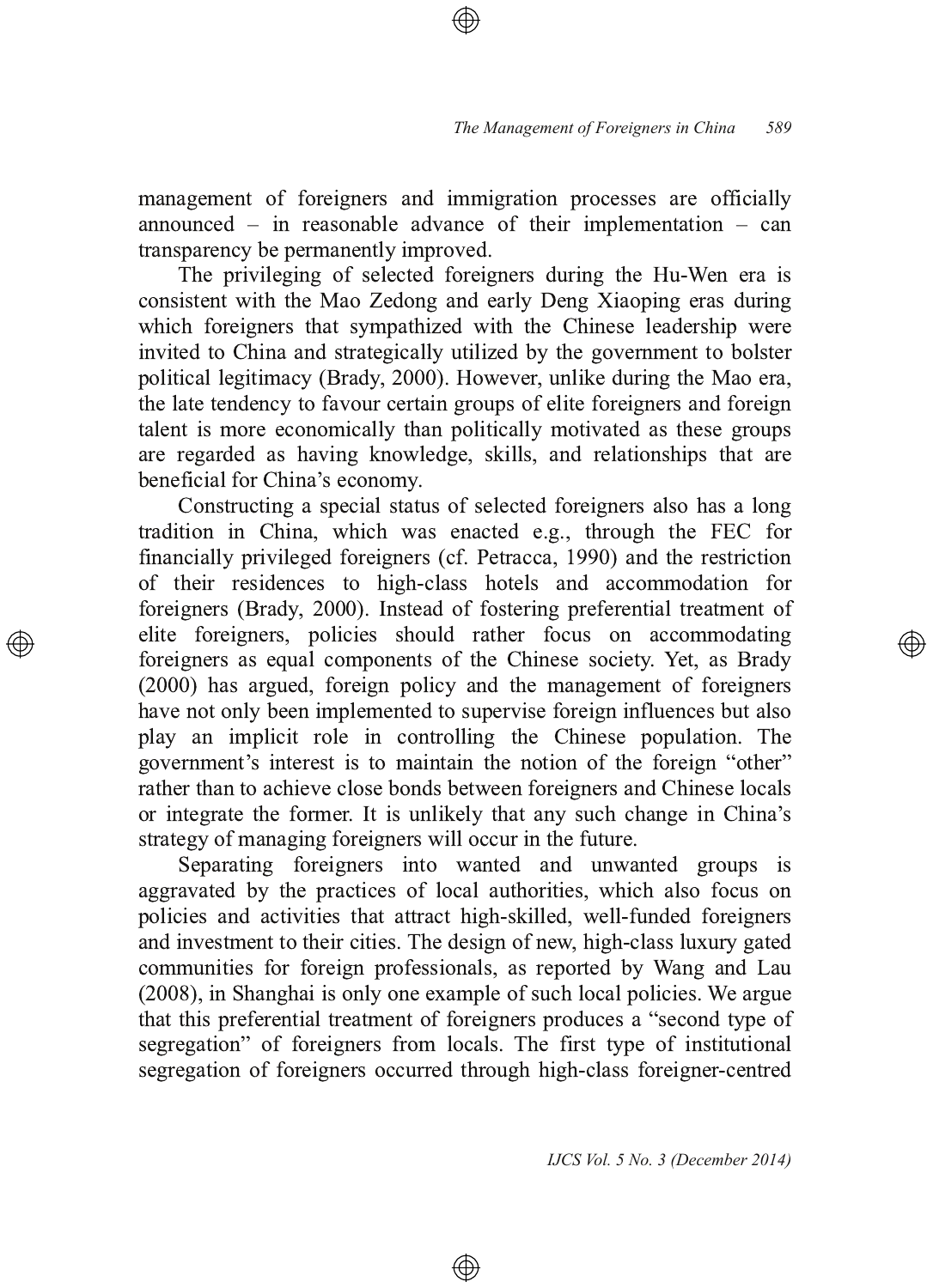hotels and accommodations during the Mao era, which have only recently been abolished. Such measures are detrimental to the integration of foreigners into China and cause discontent in the local population and encourage the xenophobic voices that have become much louder during the last decade.

### 4.3. Evaluating the Effects of Recent Changes in China's Migration Law and Policy for Africans in the PRC

To evaluate possible ramifications for Africans living in China, it is necessary to distinguish among the different groups that reside in the country. The immigration of African elite migrants may be positively affected by recent changes; China's continuous economic development maintains the demand for highly skilled professionals, teachers, and professors at a high level. Some of these foreigners might become eligible for R1 or R2 visas or benefit from eased preconditions for permanent residency. Likewise, these individuals could become members of the social insurance system.

্⊕

However, we expect that the recent changes are detrimental to the entry and work of African traders in China, i.e., the vast majority of Africans in China, because they do not benefit from the new regulations. Rather, these migrants are intended to be more strictly controlled. How the changed conditions for the issuance of the F business visa affects the entry of these foreigners and whether they will be issued M visas remains to be seen. As noted above, individual businessmen and -women continue to be barred from visa types granting long-term stays in the country and must continuously renew their M visas. Furthermore, African traders are also not eligible to become members of the social insurance system.

As noted in section 3.2, the tightening of visa issuance and controls in relation to the international events that were staged in China during recent years have had profound effects on the livelihoods of African traders. Many are required to leave and return to the country regularly for business purposes, e.g., to maintain contact with intermediaries and buyers in their home or other countries from which they import goods. These traders were particularly affected by the downturn in applications

⊕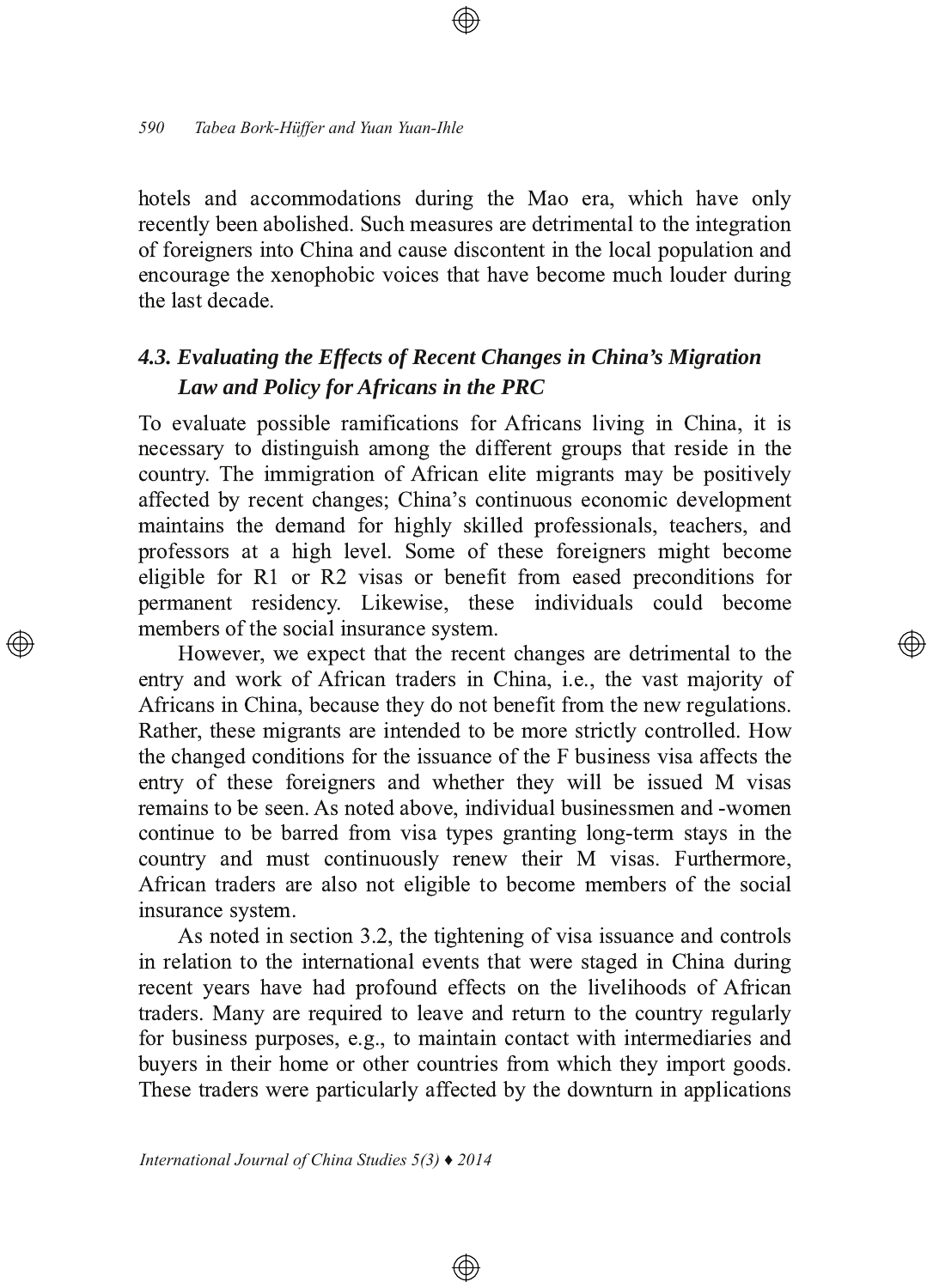for multiple entries. Furthermore, migrants of several African nationalities (among them South Africans and Nigerians) were also among the citizens of 33 nations that were no longer allowed to apply for visas in Hong Kong prior to the Beijing Olympic Games (Asia Times as of 25 April 2008). As generally applying for or renewing expiring visas in Hong Kong was and is a common practice among Africans based in south-eastern China (cf. Müller and Wehrhahn, 2013; Bork-Hüffer et al., 2014), this policy harshly affected those staying in the region.

Overall, problems in obtaining valid visas have decreased the number of African traders staying in China. Due to the changed circumstances, migrants sought alternative strategies for remaining in the country. While some decided to overstay their visas, others who could obtain sufficient funds bought a visa from intermediary agents based in Guangzhou, in Hong Kong or in their home country and that would sell visas without necessary documents (e.g., an invitation letter) for a high price (Haugen, 2012; Bork-Hüffer et al., 2014). Because their livelihoods and relatives back home depend on the businesses they have established in China, such short-term changes in immigration processes hardly gives them the option to look for other opportunities.

Those who had overstayed were found to be in a "second state of immobility" by Haugen (2012) in her study on Nigerians in Guangzhou because both their transnational and translocal mobility were affected by not holding valid papers that would allow them to go abroad and the constant threat of being caught in China. Furthermore, some undocumented Nigerians turned to illegal activities, such as selling drugs, when they had not perceived other opportunities for making a living. Policy changes have also significantly increased insecurity among traders, which is detrimental to the stabilization of relations with intermediaries and business partners, the establishment of trust, generating a secure trading base, and the traders' general economic  $s$ ituation according to Müller and Wehrhahn  $(2011, 2013)$  $\overline{\phantom{a}}$ 

It is questionable whether the number of undocumented Africans working and residing in China can effectively be reduced simply through the higher penalties that were approved with the New Law. As Haugen

⊕

*IJCS Vol. 5 No. 3 (December 2014)*

(A)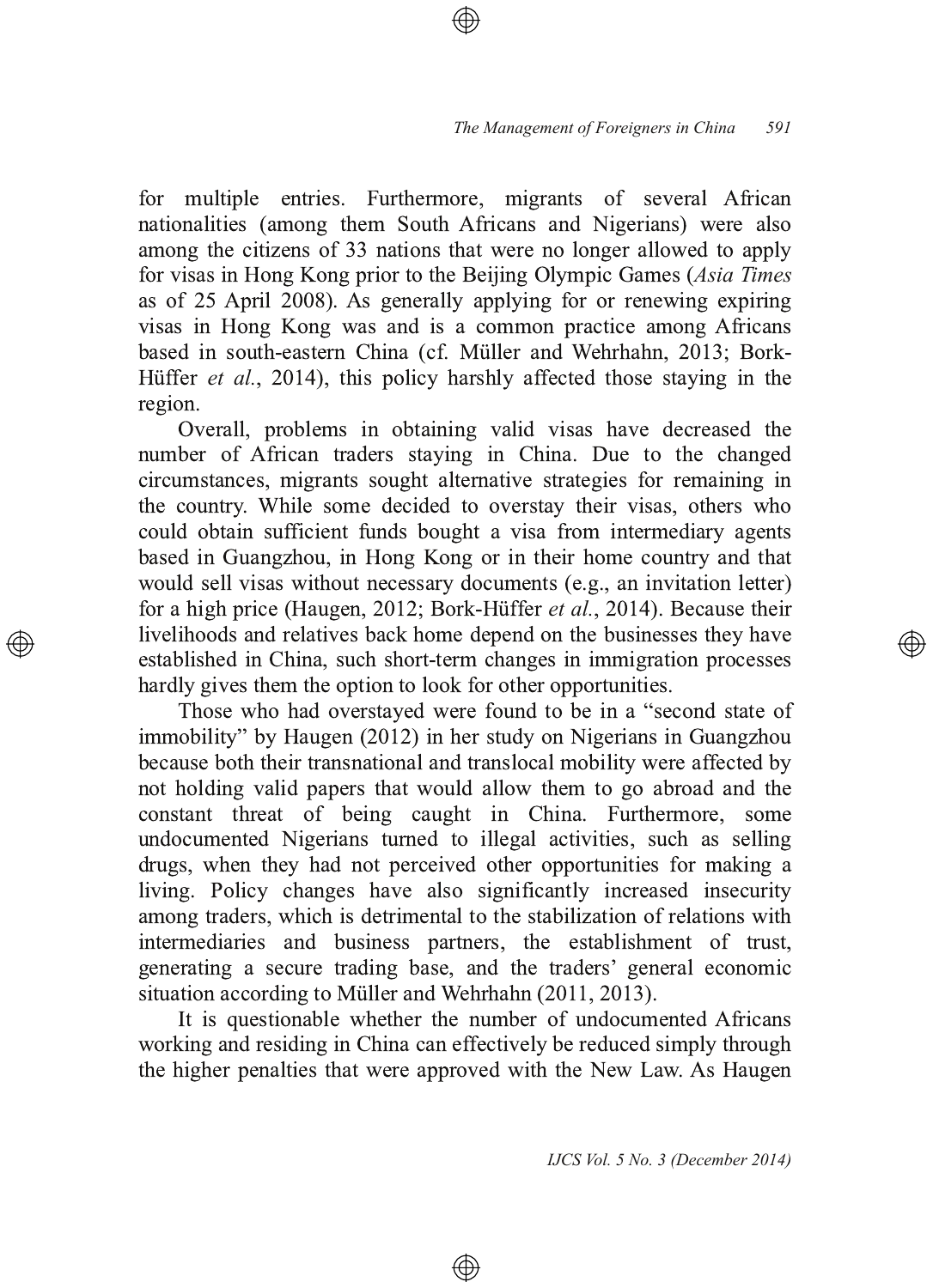(2012) notes in her study on undocumented Nigerians in Guangzhou, these migrants are willing to take high risks given the lack of alternatives, such as returning to their home country or migrating somewhere else. Overall, as Bork-Hüffer *et al.* (accepted for publication) argue, African traders "contribute to increasing the demand for and international trade with Chinese products, they invest and/or consume in the country, and a substantial number employ Chinese workers, which are all factors that benefit the Chinese economy and society", which renders the arbitrary immigration measures themselves rather than the response of the Africans as questionable.

### 5. Conclusions

There has been a rhetorical shift from a focus on strictly managing and controlling foreigners in China to attracting and promoting their inflow since the Hu-Wen leadership era. However, a close examination of the Interim Measures for Social Insurance and the New Law reveals that such changes refer almost solely to the so-called foreign talents. For all other groups, the recent alterations produce stricter monitoring and control. Emphasis has been placed on the control of illegal entry, stay, and employment. The New Regulations released under the leadership of Xi-Li in summer 2013 account for continuity since the Hu-Wen era.

Nevertheless, the formulation of precise and clearer guidelines for entry, exit, stay, and employment of foreigners in China throughout the late Hu-Wen and early Xi-Li eras has increased transparency. However, additional implementation rules still need to be determined (e.g., in regard to the new visas) and it has to be seen how the new regulations will be enforced.

Overall, the New Law, New Regulations, and notably low number of issued permanent residences have made clear that the former and current PRC regimes have not intended and do not intend to increase the number of foreigners substantially and maintain a cautious stance towards foreigners. The recent population census indicates that the number of foreigners in China is insignificant compared to the country's total population. China will face an increasing labour shortage in the

⊕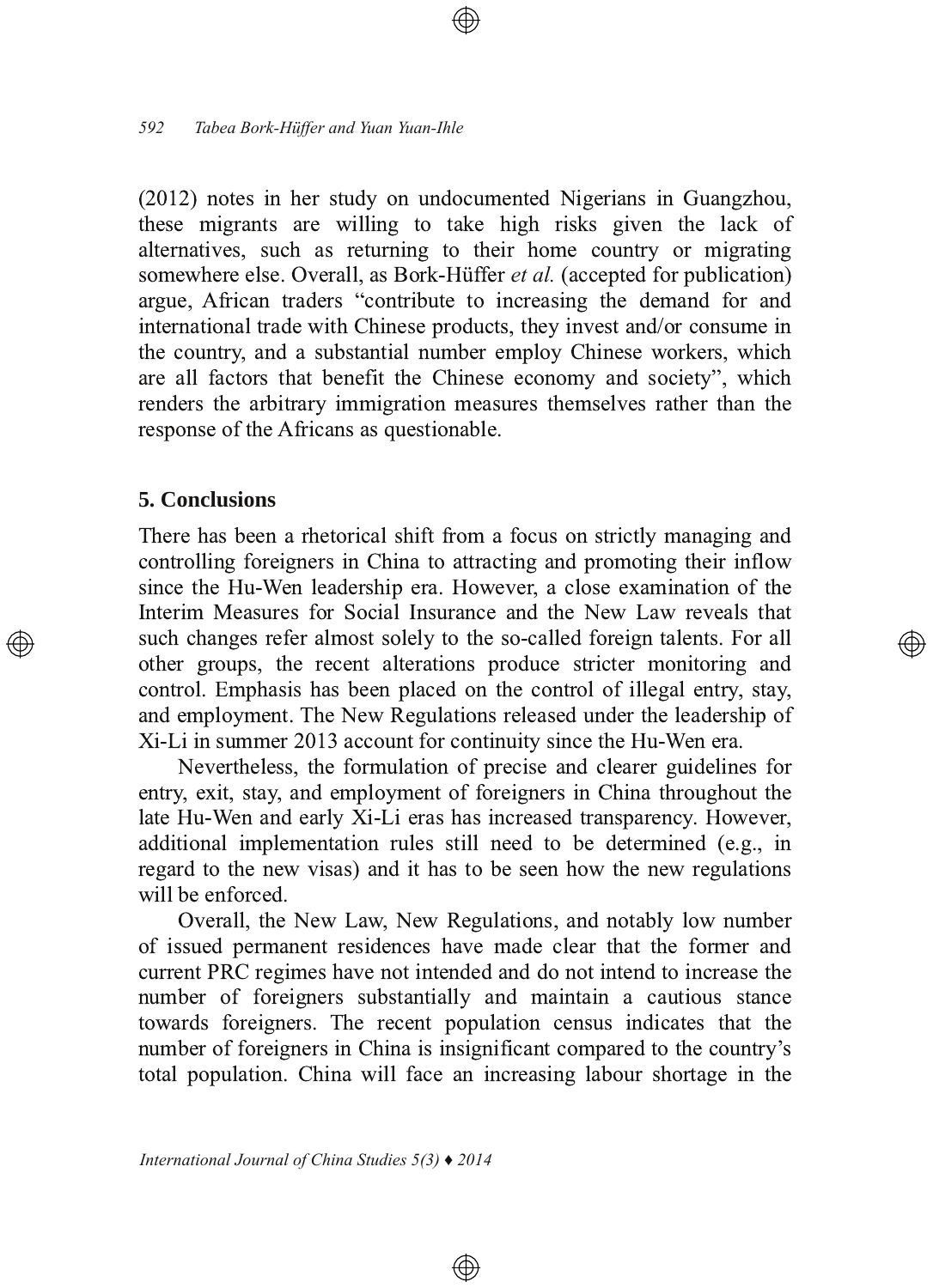coming decades because of the one child policy, which has created an imbalanced dependency ratio as an increasing number of older people are supported by working-age people (Pieke, 2012). Unlike other countries that are experiencing falling birth rates and decreases in population, China's government does not seem to consider immigration to be one strategy to address its shrinking population.

#### **Notes**

- \* Dr Tabea Bork-Hüffer is Alexander-von-Humboldt-Foundation Fellow at the Migration Cluster of the Asia Research Institute, National University of Singapore (NUS). She has studied geography, sociology and social anthropology at the Universities of Bonn, Belfast and Cologne and received the national award of the Association of Geographers at German Universities (VGdH) for her Ph.D. thesis ("Migrants' health seeking actions in Guangzhou, China", Steiner Publishers, 2012). Her research interests and publications centre on the changing geographies of internal and international migration, space and place, health, and new media with a regional focus on China, Southeast Asia (Malaysia and Singapore) and Germany. Before arriving at NUS, she was the scientific coordinator of the German Research Foundations' Priority Program "Megacities" Megachallenge: Informal dynamics of global change", which includes 10 projects and 70 researchers in China, Bangladesh and Germany. <*Email: aritbh@nus.edu.sg*
- \*\* Dipl.-Polit. Yuan Yuan-Ihle 袁苑 is a Ph.D. candidate at the Otto Suhr Institute of Political Science, Free University Berlin, Germany. She obtained a Bachelor's degree in international politics from Beijing University, PR China and a Diploma degree in Political Science from the Free University of Berlin, Germany. She was a research fellow at the Free University of Berlin as part of the projects "Governance in areas of limited statehood" and "Megacities-Megachallenge – Informal dynamics of global change", which were both funded by the German Research Foundation. Her current research interests include internal and international migration, health policy, and policy transformation. *<Email: vuanyuan@zedat.fuberlin.de*

 $\circledast$ 

*IJCS Vol. 5 No. 3 (December 2014)*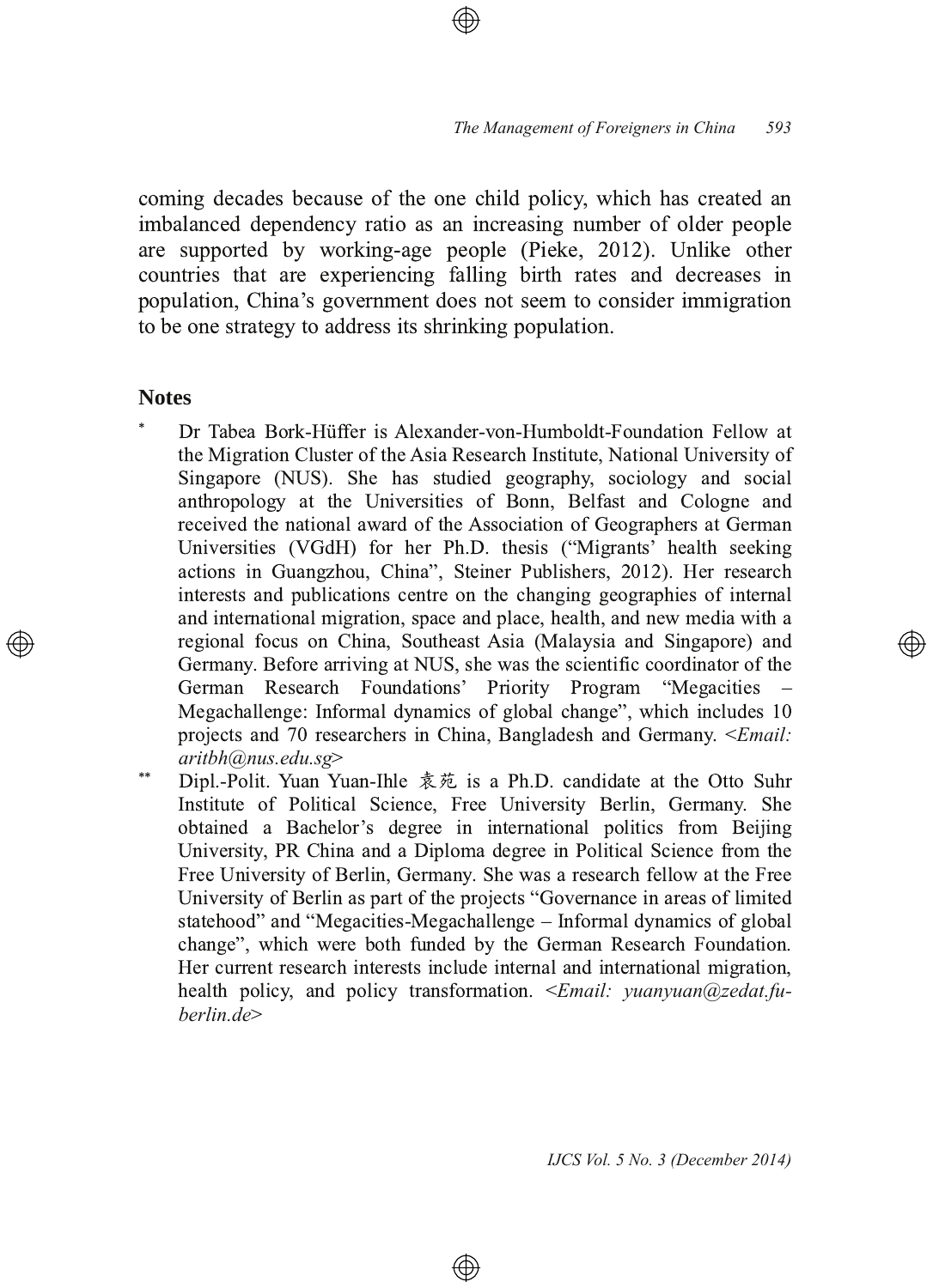### **References**

- Anonymous (2013). 中国绿卡有多难申请? [how hard to apply for a Chinese green card?] [Online]. Available: http://toutiao.baike.com/article-1305315. html (accessed 15 December 2013).
- Asia Times as of 25 April 2008. Olympic paranoia causes visa hurdles [Online]. Available: http://www.atimes.com/atimes/China/JD25Ad01.html (accessed 5 September 2013).
- Bertoncelo, B. and S. Bredeloup (2007). The emergence of new African "trading posts" in Hong Kong and Guangzhou. China Perpectives, 2007/1, pp. 94-105.
- Bodomo, A. (2012). Africans in China. A sociocultural study and its implications on Africa-China relations. Amherst, New York: Cambria Press.
- Bodomo, A. and E. Ma (2012). We are what we eat: Food in the process of community formation and identity shaping among African traders in Guangzhou and Yiwu. African Diaspora, 5 (1), pp. 3-26.
- Bodomo, A. and G. Ma (2010). From Guangzhou to Yiwu: Emerging facets of the African Diaspora in China. International Journal of African Renaissance Studies, 5 (2), pp. 283-289.
- Bodomo, A. and R. Teixeira-E-Silva (2012). Language matters: The role of linguistic identity in the establishment of the Lusophone African community in Macau. African Studies, 71 (1), pp. 71-90.
- Bork-Hüffer, T., B. Rafflenbeul, Z. Li, F. Kraas and D. Xue (accepted for publication). Mobility and the transiency of social spaces: African merchant entrepreneurs in China. In: Population, Space and Place.
- Bork-Hüffer, T., B. Rafflenbeul, F. Kraas and Z. Li (2014). Interlinkages of global change, national development goals, urbanisation and international migration in China. The example of African migrants in Guangzhou and Foshan. In: F. Kraas, S. Aggarwal, M. Coy and G. Mertins (eds), Megacities. Our global urban future. Springer, pp. 135-150.
- Bork, T., B. Rafflenbeul, F. Kraas and Z. Li (2012). Chinas Migrations- und Stadtpolitik: Auswirkungen für afrikanische Migranten in Guangzhou und Foshan. In: F. Kraas and T. Bork (eds), Urbanisierung und internationale Migration. Baden-Baden: Nomos, pp. 149-165.
- Brady, A.-M. (2009). The Beijing Olympics as a campaign of mass distraction. China Quarterly, 197, pp. 1-24.
- Brady, A.M. (2000). "Treat insiders and outsiders differently": The use and control of foreigners in the PRC. China Quarterly, 164, pp. 943-964.

⊕

International Journal of China Studies  $5(3)$   $\blacklozenge$  2014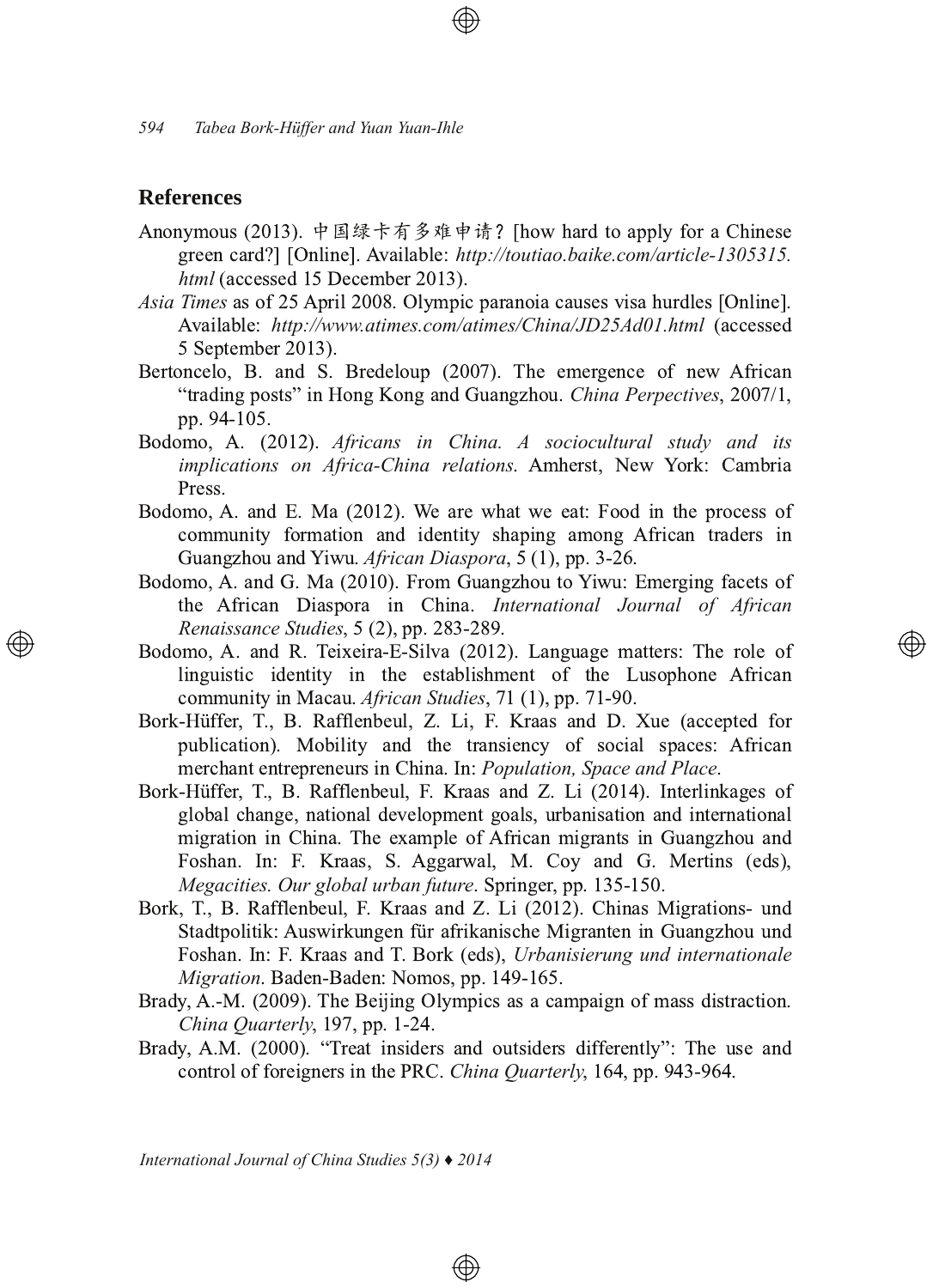- Brady, A.M. (2003). Managing foreigners in the People's Republic. Oxford: Rowman & Littlefield Publishers, Inc.
- Broudehoux, A.-M. (2007). Spectacular Beijing: The conspicuous construction of an Olympic metropolis. Journal of Urban Affairs, 29 (4), pp. 383-399.
- Callahan, W.A. (2013). China dreams. Oxford, New York, Auckland, etc.: Oxford University Press.
- *China Daily* as of 4 May 2013, Five-year visas for foreigners on way [Online]. Available: http://europe.chinadaily.com.cn/china/2013-05/04/content 1647 4536.htm (accessed 10.06.2013).
- China Economic Weekly 中国经济周刊 2011. 外企的疑虑: 外国人必须在华 参加社保 [suspicion of transnational corporations: foreigners must join social insurances in China], pp. 40-43.
- China Newsweek 中国新闻周刊 2009. 广州求解外国人管理 [Guangzhou is looking for the way of foreigner management], pp. 32-35.
- Farrer, J. (2010). 'New Shanghailanders' or 'New Shanghainese': Western expatriates' narratives of emplacement in Shanghai. Journal of Ethnic and Migration Studies, 36 (8), pp. 1211-1228.
- Haugen, H.Ø. (2012). Nigerians in China: A second state of immobility. International Migration, 50 (2), pp. 65-80.
- Haugen, H.Ø. (2013). African Pentecostal migrants in China: Marginalization and the alternative geography of a mission theology. African Studies Review, 56 (1), pp. 81-102.
- Li, Z., M. Lyons and A. Brown (2012). China's Chocolate City: An Ethnic enclave in a changing landscape. African Diaspora, 5 (2012).
- Li, Z., L.J.C. Ma and D. Xue (2013). The making of a new transnational urban space: The Guangzhou African enclave. In: P. Li and L. Roulleau-Berger (eds), China's internal and international migration. Abingdon, New York: Routledge, pp. 150-173.
- Li, Z., D. Xue, M. Lyons and A. Brown (2008). The African enclave of Guangzhou: A case study of Xiaobeilu. Acta Geographica Sinica, 63 (2), pp. 207-218.
- Liang, Z. and H. Morooka (2008). International migration and development: The case of China. In: J. DeWind and J. Holdaway (eds), Migration and development within and across borders: Research and policy perspectives on internal and international migration. Geneva, New York: International Organization for Migration and Social Science Research Council, pp. 273-302.
- Liao, R. and G. Du (2011). 广州地区外国人犯罪情况分析及对策 [analysis of crimes of foreigners in Guangzhou and strategies]. 人民检察 (People's

⊕

IJCS Vol. 5 No. 3 (December 2014)

</u>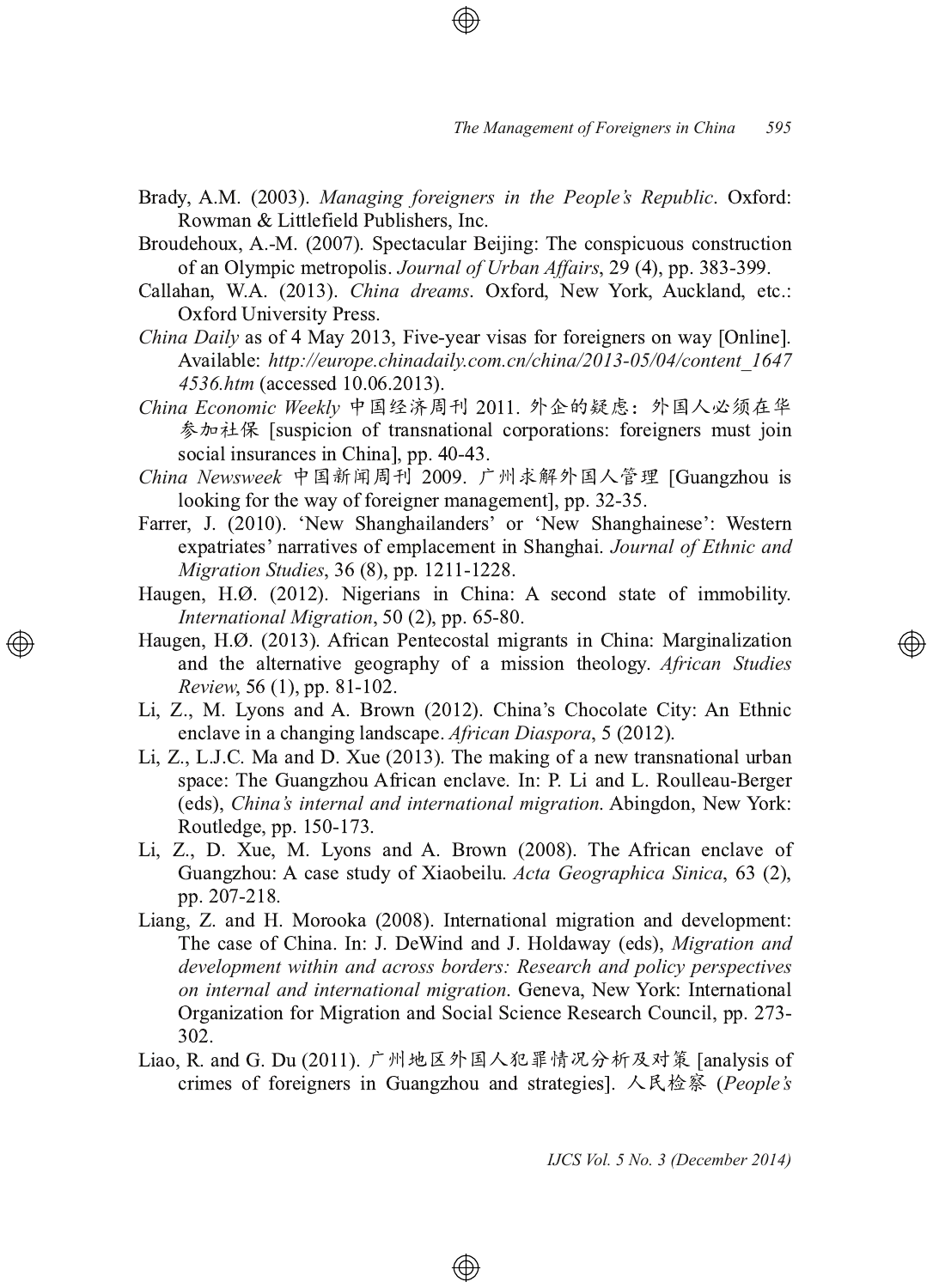Procuratorial Seminonthly), 19, pp. 68-71.

- Liu, G. (2009). Changing Chinese migration law: From restriction to relaxation. Journal of International Migration and Integration, 10 (3), pp. 311-333.
- Liu, G. (2011). Chinese immigration law. Farnham. Burlington: Ashgate.
- Mathews, G. and Y. Yang (2012). How Africans pursue low-end globalisation in Hong Kong and Mainland China. Journal of Current Chinese Affairs, 41  $(2)$ , pp. 95-120.
- Ministry of Human Resources and Social Security of the People's Republic of 在中国境内就业的外国人参加社会保险暂行办法 China  $(2011).$ [interim measures for social insurance system coverage of foreigners] working within the territory of China] [Online]. Available: http://www.gov. cn/gzdt/2011-09/08/content 1943787.htm (accessed 15 December 2013).
- Müller, A. and R. Wehrhahn (2011). New migration processes in contemporary China - The constitution of African trader networks in Guangzhou. Geographische Zeitschrift, 99 (2-3), pp. 104-122.
- Müller, A. and R. Wehrhahn (2013). Transnational business networks of African intermediaries in China: Practices of networking and the role of experiential knowledge. Die Erde, 144 (1), pp. 82-97.
- Pan, X,-L, and Z,-G, Oin (2011). 广州外国人犯罪与防控机制研究 [on the prevention and control mechanism of crimes committed by foreigners in Guangzhou]. 政法学刊 (Journal of Political Science and Law), 28 (5), pp. 84-88.

- People's Daily as of 29 April 2011. 593,832 foreigners live on Chinese mainland: Census data [Online]. Available: http://english.peopledaily.com. cn/90001/90776/90882/7365824.html
- Petracca, M.P. (1990). The return to second-class citizenship in China. Asian *Affairs*, 17(2), pp. 82-94.
- Pieke, F.N. (2010). China's immigrant population. China Review, 50, Summer 2010, pp. 21-23.
- Pieke, F.N. (2012). Immigrant China. *Modern China*, 38 (1), pp. 40-77.
- Standing Committee of the National People's Congress of China (2012).  $\dot{\mathbb{P}} \not\cong$ 人民共和国出境入境管理法 [exit-entry administration law of the People's Republic of China] [Online]. Available: http://www.gov.cn/flfg/ 2012-06/30/content 2174944.htm (accessed 15 December 2013).
- State Council of the People's Republic of China (2013). 中华人民共和国外国 人入境出境管理条例 [regulation of the People's Republic of China on the entry and exit of aliens] [Online]. Available: http://www.gov.cn/zwgk/2013-07/22/content 2452453.htm (accessed 15 December 2013).

 $\circledcirc$ 

International Journal of China Studies  $5(3)$   $\blacklozenge$  2014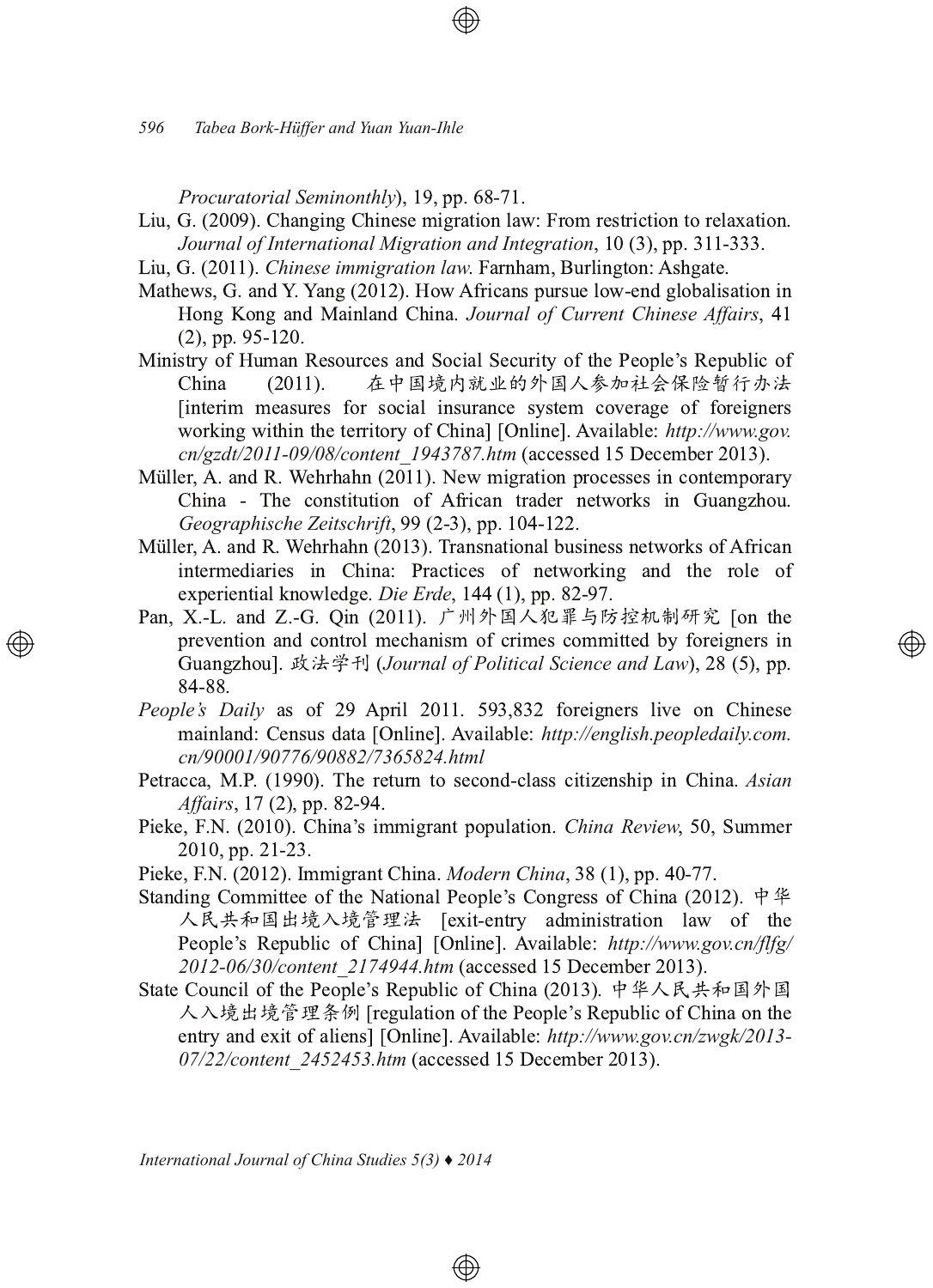- Wallstreet Journal as of 22 May 2008. Fewer foreigners visit Beijing amid tighter rules on visas [Online]. Available: http://online.wsj.com/article/ *SB121138172668010789.html?mod=hps\_asia\_whats\_news\_(accessed\_10* September 2013) .
- Wang, J. and S.S.Y. Lau (2008). Forming foreign enclaves in Shanghai: State action in globalisation. Journal of Housing and the Built Environment, 23, pp. 103-118.
- *Wen Wei Po* as of 18 September 2013. [Forbes: more and more foreigners migrate to China] [Online]. Available: *http://news.wenweipo.com/2013/09/18/IN1309180003.htm* (accessed 15 December 2013) l,
- Willis, K. and B. Yeoh (2002). Gendering transnational communities: A comparison of Singaporean and British migrants in China. Geoforum, 33  $(4)$ , pp. 553-565.
- Wu, F.L. and K. Webber (2004). The rise of "foreign gated communities" in Beijing: Between economic globalization and local institutions. Cities, 21  $(3)$ , pp. 203-213.
- Xiao, R. (2013). China's leadership change and its implications for foreign relations. Asia Policy, 15 (January 2013), pp. 56-61.
- Xu, T. and Z. Liang (2012). The reconstruction of social support systems for African merchants in Guangzhou, China. In: Liang, Z., S.F. Messner, C. Chen and Y. Huang (eds), *The emergence of a new urban China. Insiders' perspectives*. Lanham, Boulder, New York, Toronto, Plymouth: Lexington Books, pp. 123-140.
- Ye, Q. (2011). 走向有序统一:三非外国人治理研究 [marching to order and unity - on the treatment of three kinds of illegal foreigners]. 政法学刊 (Journal of Political Science and Law), 28 (2), pp. 90-96.
- Yeoh, B. and K. Willis (2005). Singaporean and British transmigrants in China and the cultural politics of 'contact zones'. Journal of Ethnic and *Migration Studies, 31 (2), pp. 269-285.*
- Zhang, J. (2005). 外国人在我国非法就业问题和治理对策 [the problem of illegal employment of foreigners and the way to resolve it]. 四川警官高等 (Journal of Sichuan Police College), 17 (1), pp. 90-94.
- Zhang, L. (2008). Ethnic congregation in a globalizing city: The case of Guangzhou, China. Cities, 25 (6), pp. 383-395.
- Zhu, Y., L. Lin, X. Qi and J. Xia (2008). China. Asian and Pacific Migration Journal, 17 (3-4), pp. 419-428.

⊕

*IJCS Vol. 5 No. 3 (December 2014)*

</u>